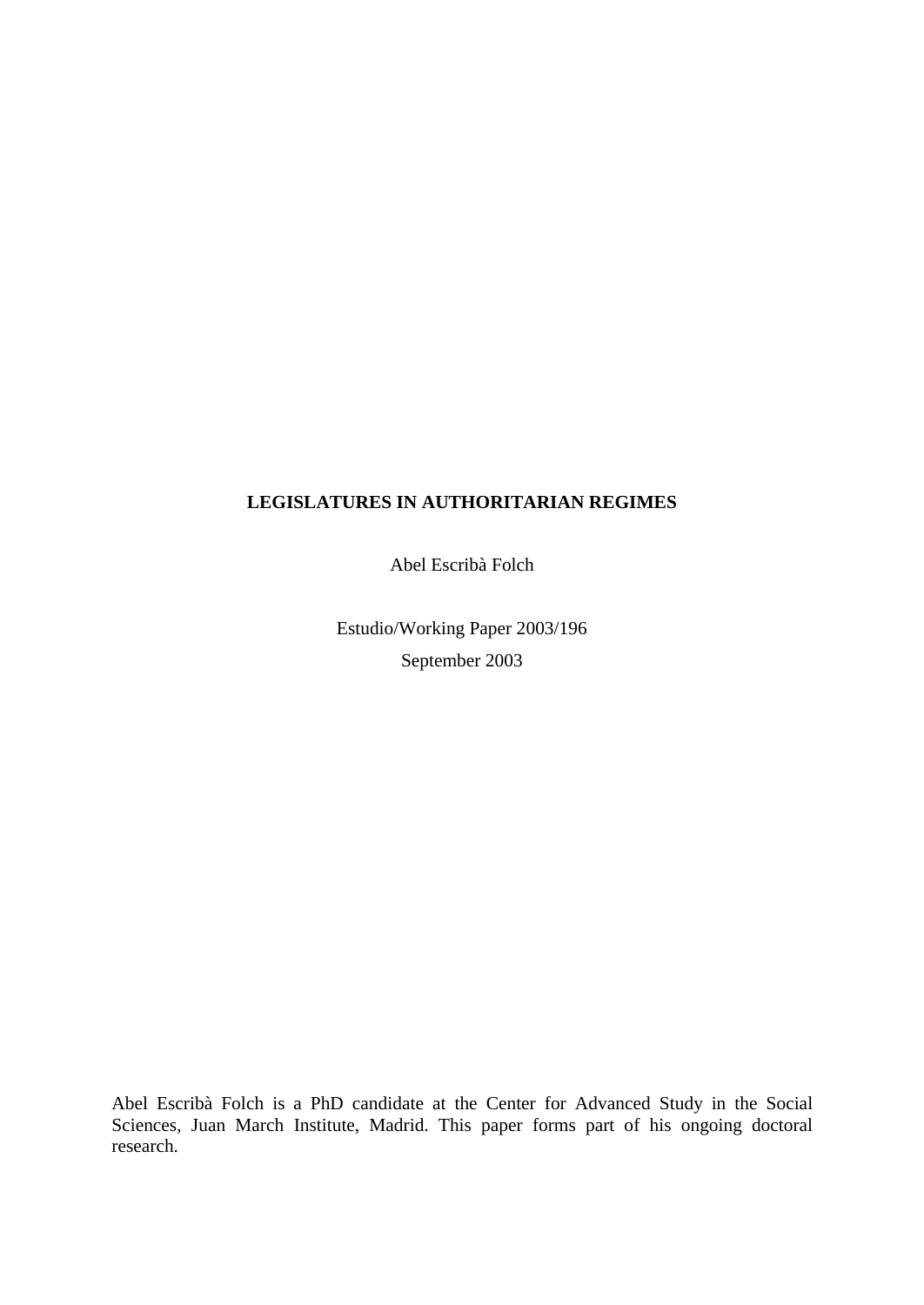#### **Abstract**

This paper explores which are the conditions and the incentives that make some dictators create a parliament. A game theoretical model with incomplete information where dictators are taken as revenue maximizers is developed in order to account for this fact. From the model we extract the two key factors that explain the creation of legislatures: the higher the proportion of mobile capital and the dictator's discount factor, the higher the probabilities of creating a legislature. Also derived from the model two implications are tested and confirmed: dictatorships with a legislature tax at a lower rate, and promote investment.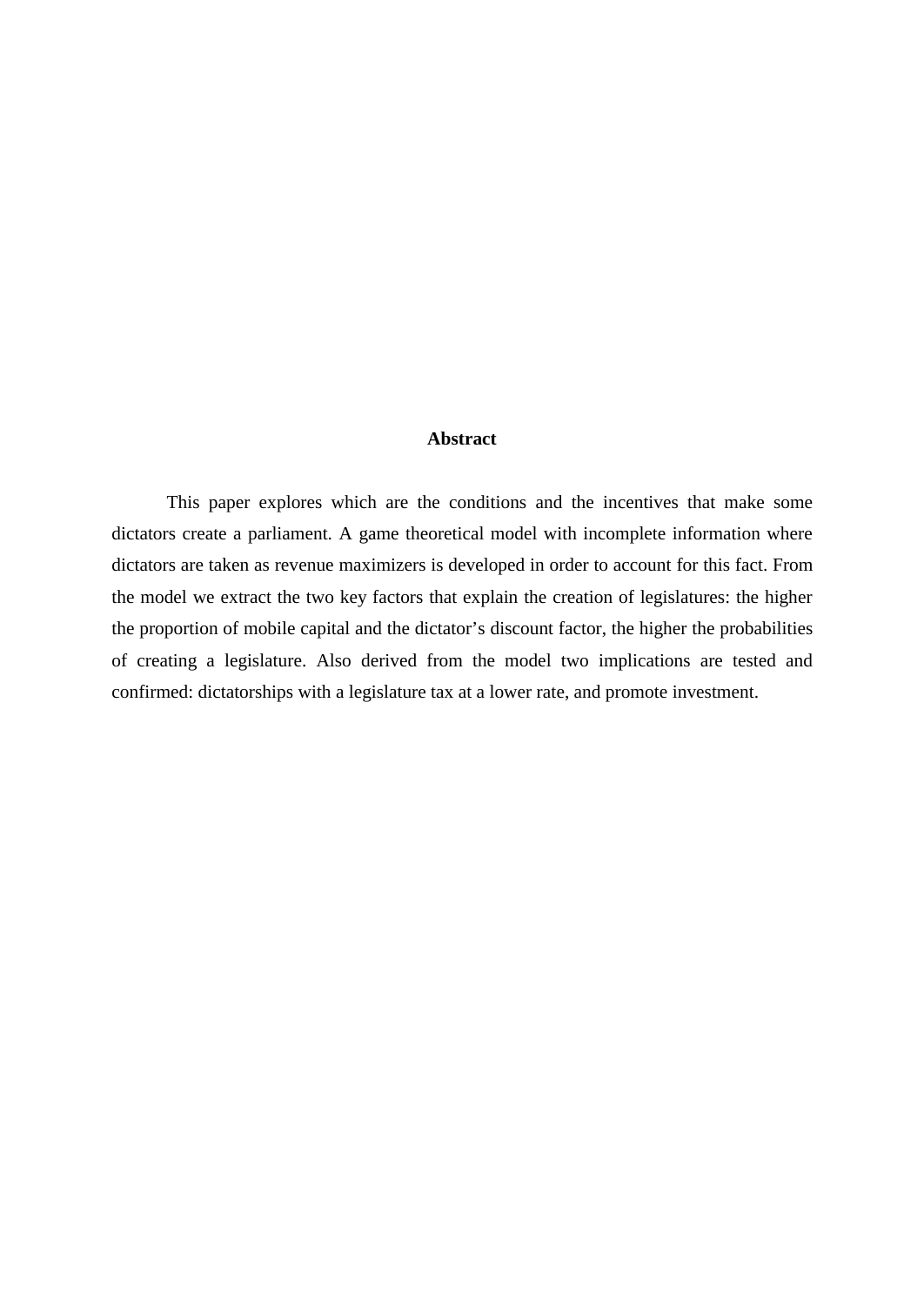## **1. - Introduction\***

 $\overline{a}$ 

In 1942 the Francoist regime created in Spain the *Cortes Generales* in order to provide with some regularity the ruler's actions. Haile Selassie about 1957 in Ethiopia, Nasser in Egypt, Suharto in 1971 in Indonesia, Trujillo in the Dominican Republic, and many others did the same. The fact seems to be quite normal but we still do not know which are the incentives that make it possible.

Besides, the composition of those legislatures reflects very similar representative patterns concerning the groups or sectors more prominent in them. In Zambia, under Kaunda's presidency, over 40 per cent of successful candidates in the National Assembly were businessmen or small traders or had business interests (Tordoff, 1977). Likewise, 32 percent of the leaders in the Spanish Cortes were listed in the directory of corporation and large business leaders and the great majority had high education levels (Linz, 1979: 105)<sup>1</sup>.

Hence, many dictatorships have created or simply permitted Legislatures as a part of their institutional frame. At least two questions arise: Why? What are the expected effects of this?

If we regard dictators as rational actors we should expect that there is some benefit derived from creating such an institution. Therefore, in making these institutions endogenous we must disentangle, first of all, which are the goals that dictators pursue and under what conditions this decision is made. Once it is done, we will be able to predict the effect of such institutions following the assumptions as well as the implications of the general model.

These are the central issues of this paper. In order to figure out which are the mechanisms and incentives for the creation of legislatures I develop a game-theoretical model with incomplete information in which capital owners ignore what type of dictator they will

<sup>\*</sup> I am grateful to Adam Przeworski, Jennifer Gandhi, Ignacio Sánchez-Cuenca and José Mª Maravall for their helpful comments. All remaining errors are mine.

<sup>&</sup>lt;sup>1</sup> The percentage of members of the Spanish authoritarian legislature that had only primary education was below 7% (Linz, 1979: 105).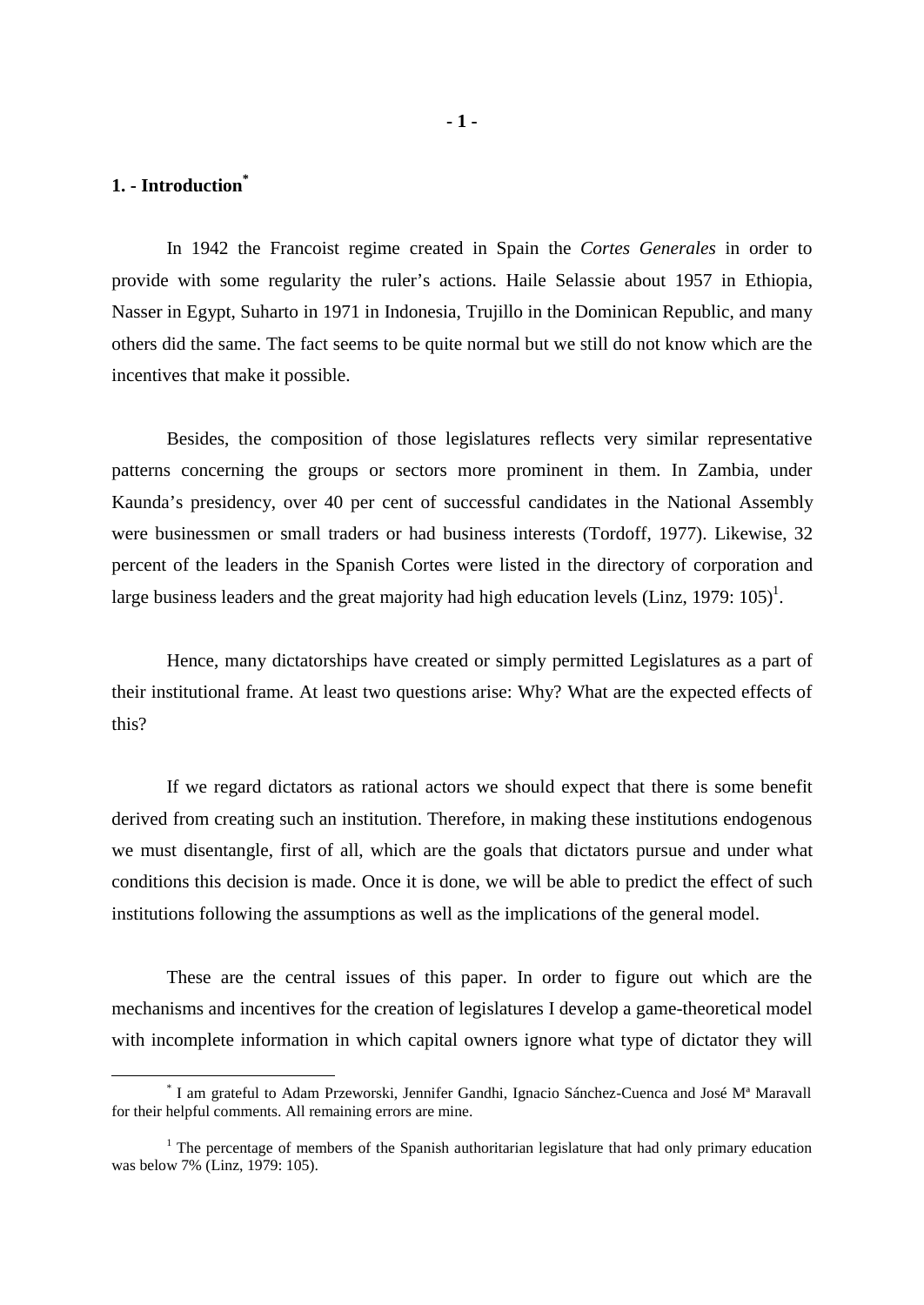have to face. In this setting, the equilibria will mostly depend on two key factors, the dictator's discount rate and the proportion of domestic capital that can be moved, hidden or reallocated. Then the probability of creating a legislature in an authoritarian regime will be a function of these two variables.

Once the parliament exists, it will have some effects and consequences given the conditions under which it was created and that are expected to yield some benefit to the ruling elite. These benefits consist of higher tax revenues in the long run thanks to the higher levels of investment and output.

The paper thus proceeds as follows. In section 2 the literature about commitments and rulers' discount rates is discussed and somewhat merged in order to set the basis for section 3 where the model and its implications are presented. Section 4 presents the different sets of variables that will be included in the posterior multivariate models. The empirical tests of the key hypotheses and the extensions of the formal model are reported in section 5 as well as the main findings. Finally, in section 6, those findings are summarized.

### **2. - Dictators, commitments and property rights**

Recent research has shown a clear negative link between macroeconomic and political uncertainty and the levels of private investment across countries. Institutional checks and balances as well as political stability are commonly related to more secure property rights and, consequently, to higher investment rates (Svensson, 1998; Przeworski et al. 2000; Stasavage, 2002). These studies seek to explain the great variability existing in investment rates between countries, basically, democratic ones; however, the variability is even higher in the case of dictatorial regimes: for instance, the standard deviation of the investment share of GDP for democracies is 8.04 and 9.46 for dictatorships.

To develop a full comprehension of these processes in the case of authoritarian regimes the first step is to make institutions endogenous and analyze the incentives that may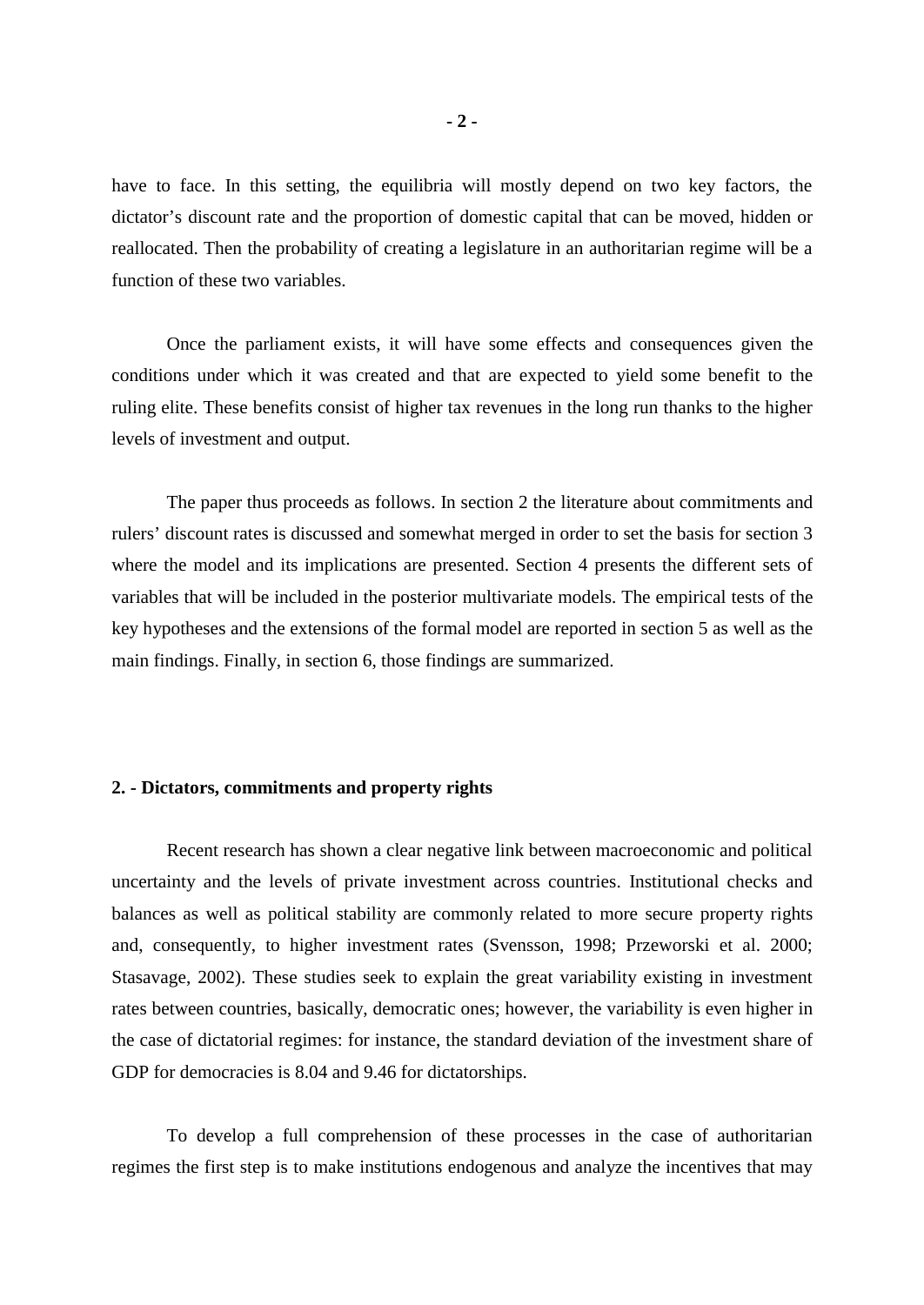lead a given dictator to respect property rights. Concretely, in this paper I will make legislatures in dictatorships endogenous and then test some implications and effects of their creation. To respond to these questions, two main theoretical explanations have been proposed: the commitment option and the rulers' different time horizons.

The concept of commitment applied to the analysis of political processes was firstly developed and stressed by Schelling (1960). Nonetheless, a good and clear definition of this concept is offered by Sánchez-Cuenca: "(…) a commitment is a manipulation of your set of alternatives enabling you to get an outcome that in the absence of the commitment you could not achieve. Here manipulation means strictly two things: either you restrict your set of alternatives or you impose costs on some of these alternatives" (1997:3). For a commitment to be effective it must itself be credible. However the necessary conditions for that commitment to be credible are very difficult to find in authoritarian regimes; as Olson (1991) argues: "If he [the dictator] runs the society, there is no one who can force him to keep his commitments" (1991: 153).

Razo (2002), contrary to Olson, argues that credible commitments in dictatorships to economic actors would require at least these two conditions, third-party enforcement or that the success or support of certain economic group is crucial for the government's stay in power<sup>2</sup>. Nevertheless, the intervention of this second group leads both actors to bargain or simply interact so the basic state that a commitment consists of a unilateral restriction seems to vanish or lose sense since it is the presence of the second actor that pushes the ruler (in this case a dictator) to embrace a given strategy. The same suggestion underlies the arguments by North and Weingast (1989) when explaining the change in fiscal institutions in seventeenthcentury England since they support the idea that what made the government honour its agreements "was that the wealth holders gained a say in each of these decisions through their representatives" (1989: 829). Asset holders are a second actor in that context that had to face the fiscal necessities of the Crown; therefore, we have two players and one equilibrium. But, in my opinion, what we are facing in all these cases is not a pure commitment but an equilibrium between two key actors that seek to maximize their expected utility.

<sup>&</sup>lt;sup>2</sup> The idea of a third-party enforcer can be easily ignored because of its lack of plausibility in this context.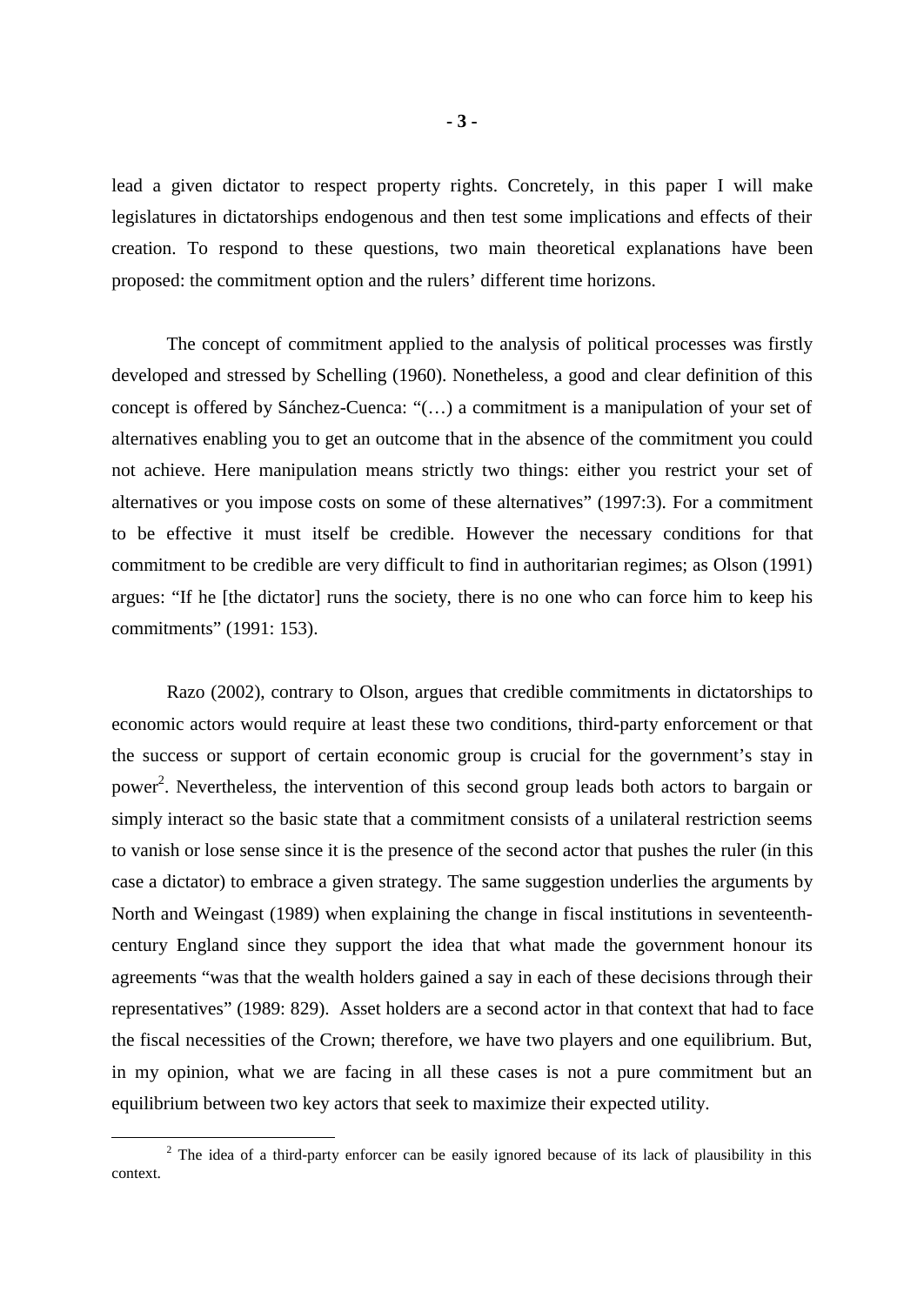The second theoretical body dealing with the respect of property rights has to do with the time horizons of those who make governmental decisions. As Clague et al. (1996) show, governments with short time horizon will prefer expropriating any asset present in their domestic economies in order to maximize revenue and, hence, their own consumption<sup>3</sup>. These low discount factors come from insecurity about the hold on power and from intense rivalries (Levi, 1988; Clague et al. 1996; Cheibub, 1998). A dictator that perceives that his time will be short will extract rents in order to maximize his income given the political instability existent in the country (Olson, 1993). On the contrary, a future-oriented ruler would benefit from respecting property rights and thus fostering investment and output and, consequently, his long-run tax collections (McGuire and Olson, 1996). Evidently, high discount factors accompany security of rule; however, a recent paper by Overland, Simons and Spagat (2000) model stability as being endogenous to capital stock. Consequently, if the initial level of capital stock existing in the economy is high enough the dictator will not plunder but promote steady growth<sup>4</sup>.

Yet, what these studies disregard is that whatever the discount factor, governments' decisions will have also to consider the nature of the economic assets prevailing in a given country. If capital is fully mobile and can be easily reinvested abroad when facing a certain threat of expropriation, then even an autocrat with a short time horizon would prefer to impose a lower tax rate and, consequently, not to expropriate<sup>5</sup>.

Both theoretical bodies offer correct intuitions but they can be expanded and somewhat combined. The literature about commitments, in this context, pays no attention to the different incentives and constraints that rulers may have. Those constraints can be imposed by the capital owners if they can credibly threat to move their assets away to avoid the uncertainty that the regime rule involves. In opposition, high sunk-cost immobile sectors,

 $3$  The empirical tests of the article show a quite strong relationship between property and contract rights (using several indicators of this variable) and the autocrat's time in power.

<sup>&</sup>lt;sup>4</sup> Conversely, if the initial capital is below a threshold ("bifurcation point") the dictator will shrink.

 $<sup>5</sup>$  See Boix (2003) for a very elegant treatment of this variable in the theory of transitions. Boix argues</sup> (and empirically tests) how high asset mobility eases democratization processes since capital owners can avoid this way to be taxed when the tax rate is chosen through universal suffrage.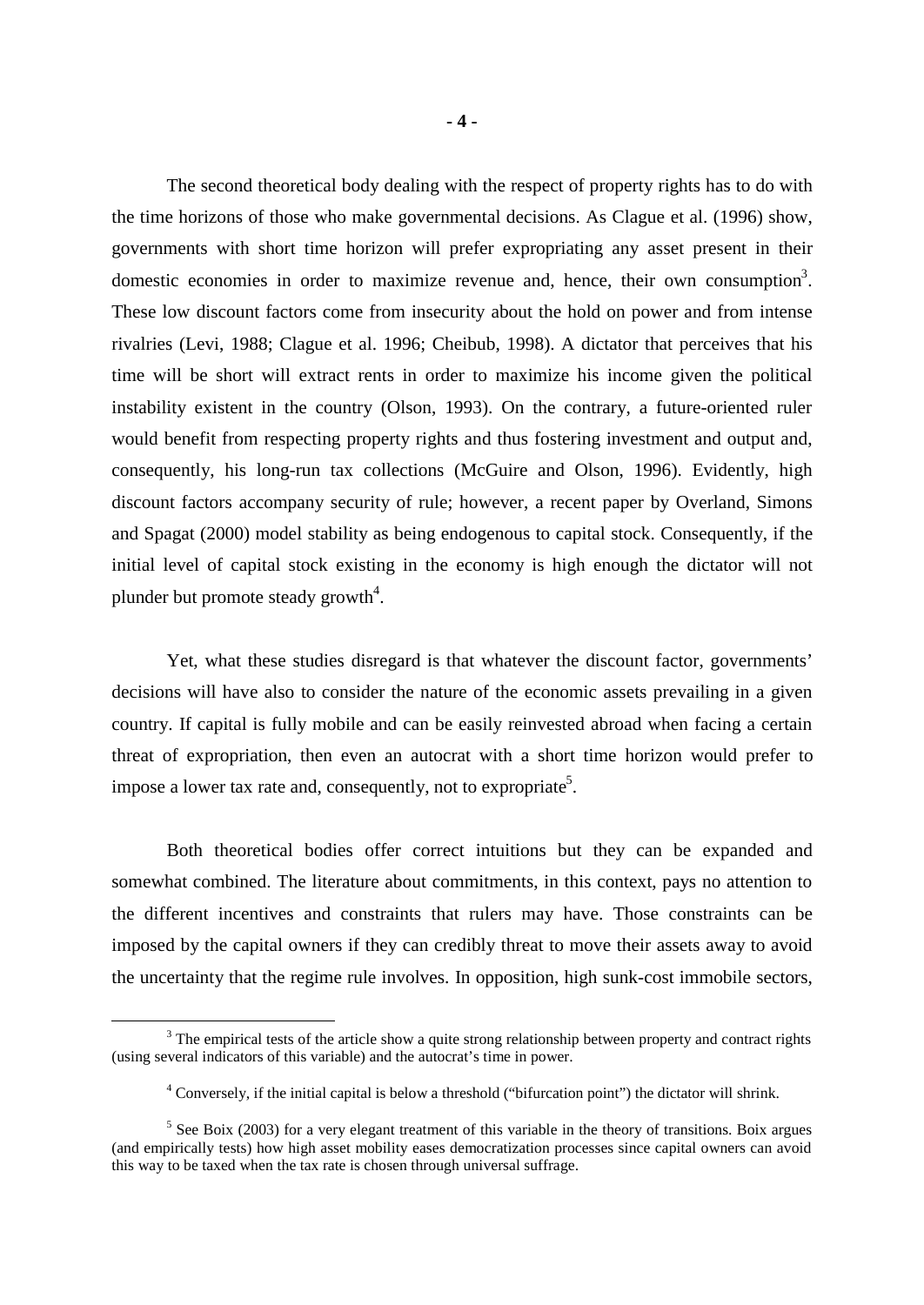when they are predominant, would tend to create deep temptations to the dictator to obtain high benefits rapidly without incurring high costs<sup>6</sup>.

Boix (2003) has been the first in providing evidence about this issue in dictatorial regimes. He shows that the dictatorships with legislatures engage in lower levels of rent appropriation than dictatorships which exhibit concentrated power (so in some way they are more accountable). Besides, he also demonstrates how higher asset specificity is related with higher risk of expropriation. What remains then unexplored is why some dictatorships have created or simply allowed legislatures, losing some of the discretionary power and arbitrariness they possess becoming in some way a little bit more accountable.

One of the most important models of accountability in democratic regimes is the one by Ferejohn (1999). His principal-agent model shows how "(…) principals may have "outside" opportunities to pursue their own well-being that are competitive with their governmental options" (Ferejohn, 1999: 133). This circumstance may induce moreaccountable agency because of the wish to attract the support of principals and, consequently, their resources. I will follow a similar argumentation for the case of dictatorships given that dictators' will is to maximize their own consumption as a proportion of the total revenue.

### **3. - The model**

 $\overline{a}$ 

## *3.1. - Setting of the game*

In this section I present a simple game-theoretic model to account for the incentives and conditions that may lead some dictators to create legislatures. In order to expand the literature, I somewhat combine and complete the two theoretical frameworks quoted in the previous section.

 $6$  See, for example, Monaldi (2001) for a good application to the case of Venezuela and the oil industry.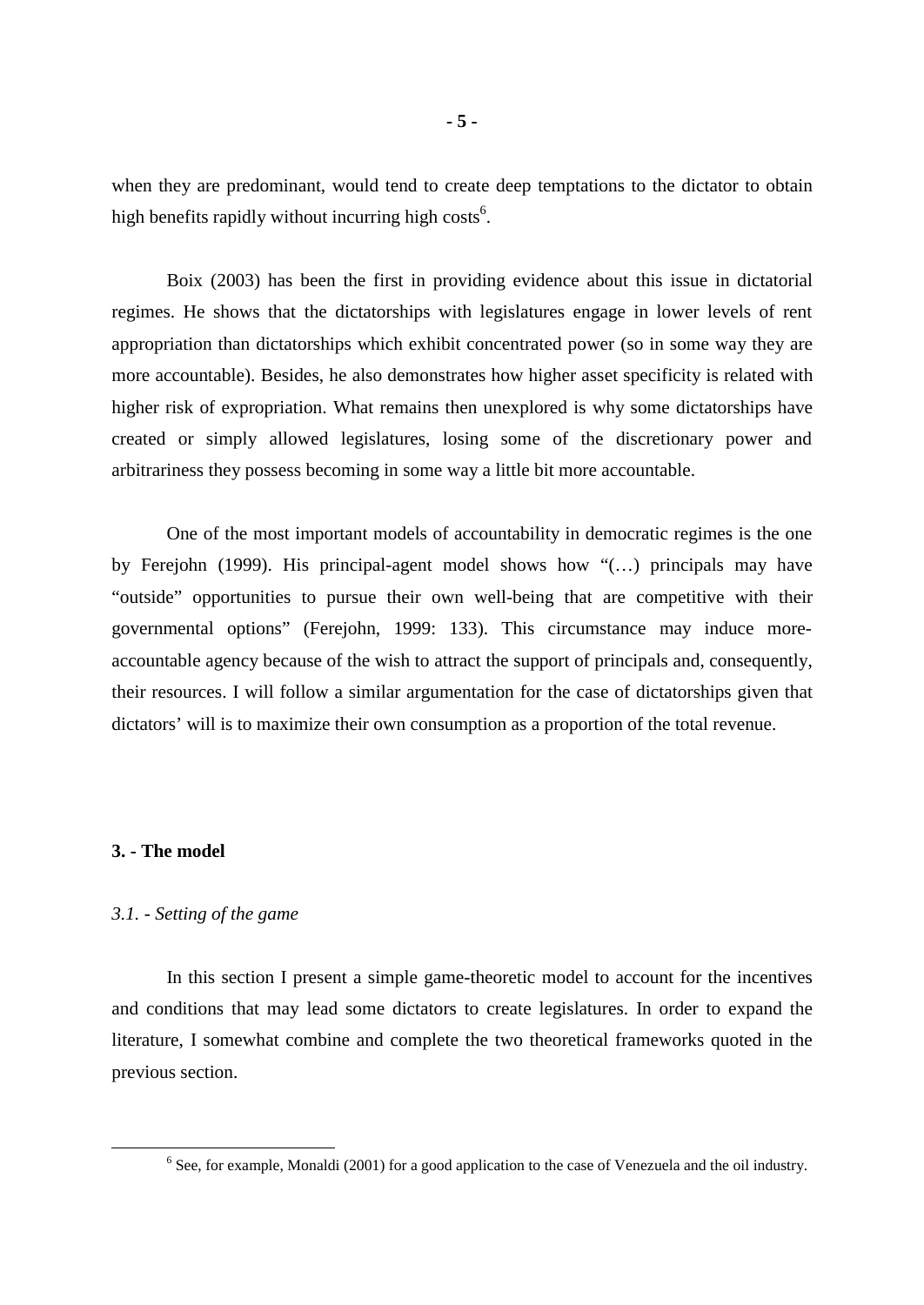The model thus consists of an incomplete information game (*signalling game*) with the following sequence: firstly, nature chooses with probability  $q$  a dictator with a low discount factor and with probability *(1-q)* a long-termed one. Secondly, dictators (whatever the type) choose whether to create a parliament -or simply maintain the already existing oneor not. Finally, the capital owners must decide whether to move or not the proportion (*1-θ)* of the capital that is mobile, e.g., that can be reinvested abroad, or can be hidden or easily reallocated in the informal sector.

I have assumed a simple dichotomist distinction between two types of dictators: those with long term goals and those highly predisposed to plunder and run. For example, Somoza (Nicaragua), Duvalier (Haiti) and Marcos (Philippines) are commonly regarded as predatory rulers. What I propose is that facing certain conditions, even these autocrats would have incentives to embrace a long term strategy of revenue maximization respecting to some extent property rights.

The basic assumptions of the model are:

- a) If the legislature is not created or maintained then short-termed dictator will always expropriate the proportion of capital he can; instead, the long-termed dictator will not expropriate but will tax capital at a higher rate. This permits us to distinguish both types of dictators easily without having to include discount factors<sup>7</sup>.
- b) Derived from the previous assumption, we can state that  $\tau$ '> $\tau$ , that is, the tax rate fixed when a legislature is not created is higher than the tax rate fixed when the legislature is created as it would imply that this sector will get some representation share. Therefore, a Legislature is regarded as an effective way to convince regime's subjects that their assets will be to some extent protected from theft by others and from expropriation by the autocrat himself.
- c) Both tax rates imply not to expropriate, so *τ'*, *τ<1*.

 $<sup>7</sup>$  The inclusion of the discount factors in the pay-offs of the game did not add any relevant information</sup> to the model so I have suppressed them for notational simplicity.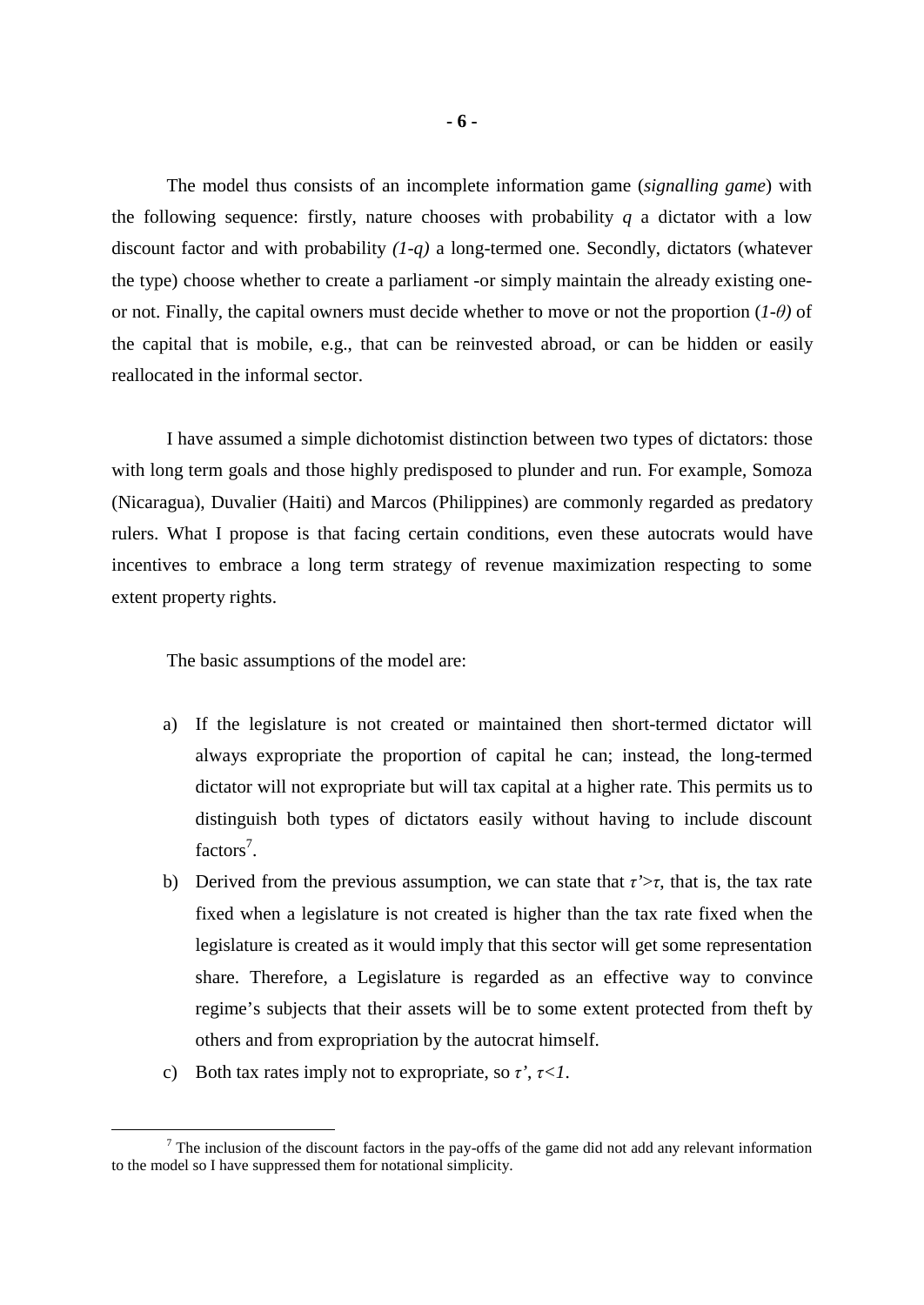- d) Utility functions are lineal with respect to the expected income of the actors, so  $U_i = E(y_i)^8$ . On the other hand, I assume a simple production function where capital endowment determines individual income through a production function with constant returns to scale so  $y_i = k_i$ .
- e) As pointed out before, there is proportion  $\theta$  of the capital stock that is not mobile so it remains subject to taxation or expropriation, while a proportion *(1-θ)* of the total capital is fully mobile although moving it involves some transaction costs (*1-*  $\sigma$ <sup>9</sup> so this proportion abroad yields then  $k(1 - q)(1 - s)$ .

Figure 3.1 represents the entire sequence of the game. D1 and D2 represent the shorttermed and the long-termed dictators respectively<sup>10</sup>. C stands for the capital owners and  $m$ and *nm* are their two strategies, that is, either moving or not moving the proportion of capital that can be reallocated. The pay-offs of the involved players are reported in table 3.1 following the notation specified above.

The structure and composition of the pay-offs are quite simple. If the capital owner faces a short-termed dictator and chooses not to move the mobile capital he can get either 0 if the dictator expropriates or the whole capital minus the tax rate $k(1-t)$ . On the contrary, given a 'D1' dictator the strategy of moving may yield  $q_k(1-t) + k(1-q)(1-s)$  if 'D1' does not expropriate since the proportion of non mobile capital is taxed at the domestic rate while the mobile part is taxed at a foreign rate; or it may yield  $k(1 - q)(1 - s)$ , that is, the asset holder only obtains the mobile capital taxed at a foreign rate.

 $8$  In the case of dictators the logic is the same since they derive their "consumption" from the total revenue of the state. This "consumption" is supposed to be a proportion (say  $\lambda$ ) of the total revenue so to simplify the game I suppose that in order to maximize his consumption, the dictator's goal will be to maximize revenue.

<sup>&</sup>lt;sup>9</sup> Although this proportion of the capital stock is fully mobile it will be taxed with another rate in other country. Either it will suffer from some loss of productivity in the informal sector (see Marcouiller and Young, 1995) or while it is simply hidden. This cost is basically trying to capture this fact.

<sup>&</sup>lt;sup>10</sup> We can imagine them as being differentiated by the discount factor they have. The short-termed autocrat would have a factor below a given threshold, whereas the long-termed would have a factor higher than the threshold:  $\delta_2 > \delta^* > \delta_1$ .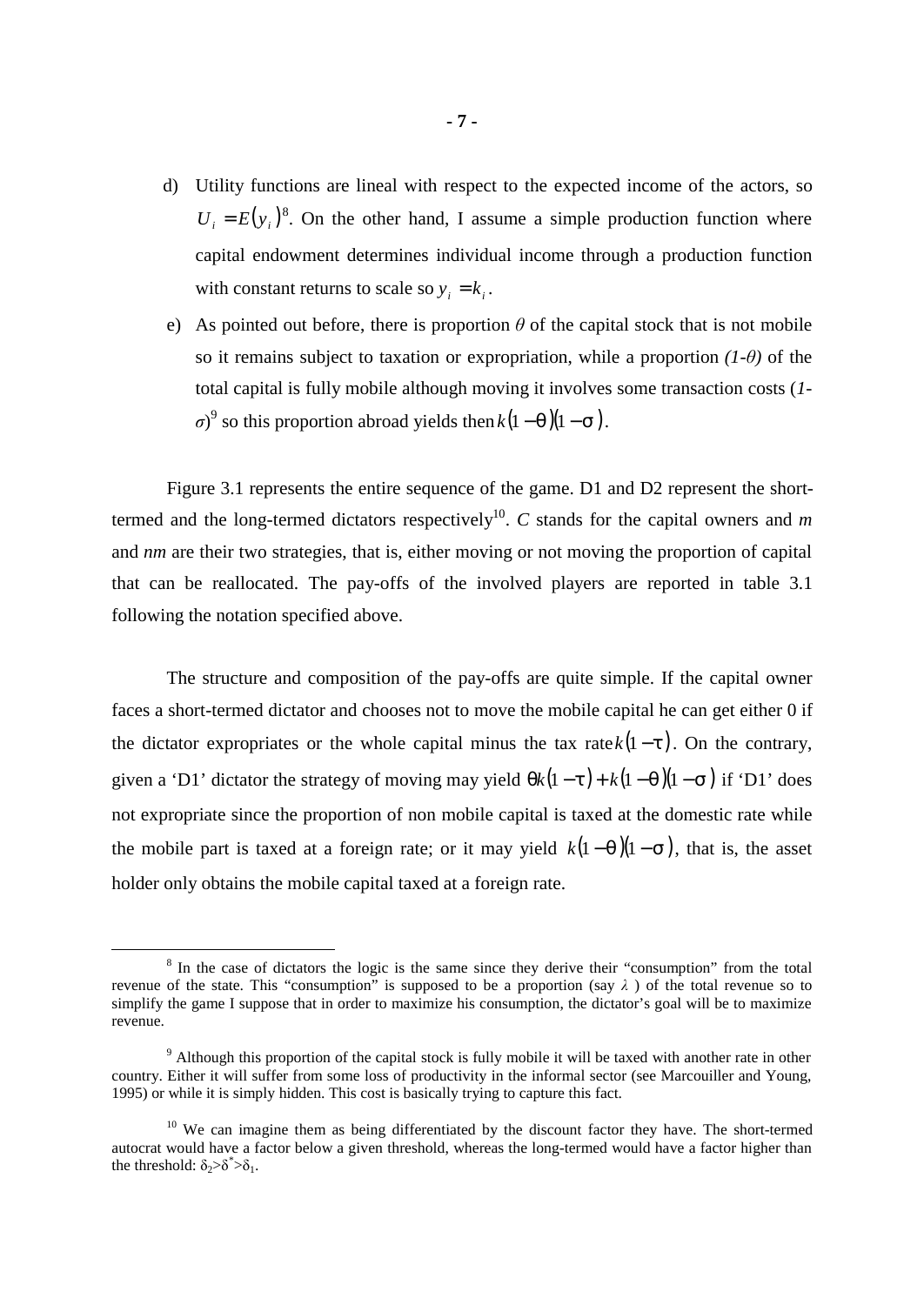

**Figure 3.1.-***Incomplete information game for the creation of Legislatures*

**Table 3.1.-***The pay-offs of the game*

|                |                 |                  | Pay-offs                |  |
|----------------|-----------------|------------------|-------------------------|--|
| Strategy of D1 | Strategy of $C$ | Dictator         | Capital owners          |  |
| Legislature    | moving          | tqk              | $qk(1-t) + k(1-q)(1-s)$ |  |
|                | not moving      | tk               | $k(1-t)$                |  |
| No leg.        | moving          | qk               | $k(1-q)(1-s)$           |  |
|                | not moving      | $\boldsymbol{k}$ | $\theta$                |  |
| Strategy of D2 | Strategy of $C$ |                  |                         |  |
| Legislature    | moving          | tqk              | $qk(1-t) + k(1-q)(1-s)$ |  |
|                | not moving      | tk               | $k(1-t)$                |  |
| No leg.        | moving          | $t'$ q $k$       | $qk(1-t')+k(1-q)(1-s)$  |  |
|                | not moving      | t'k              | $k(1-t')$               |  |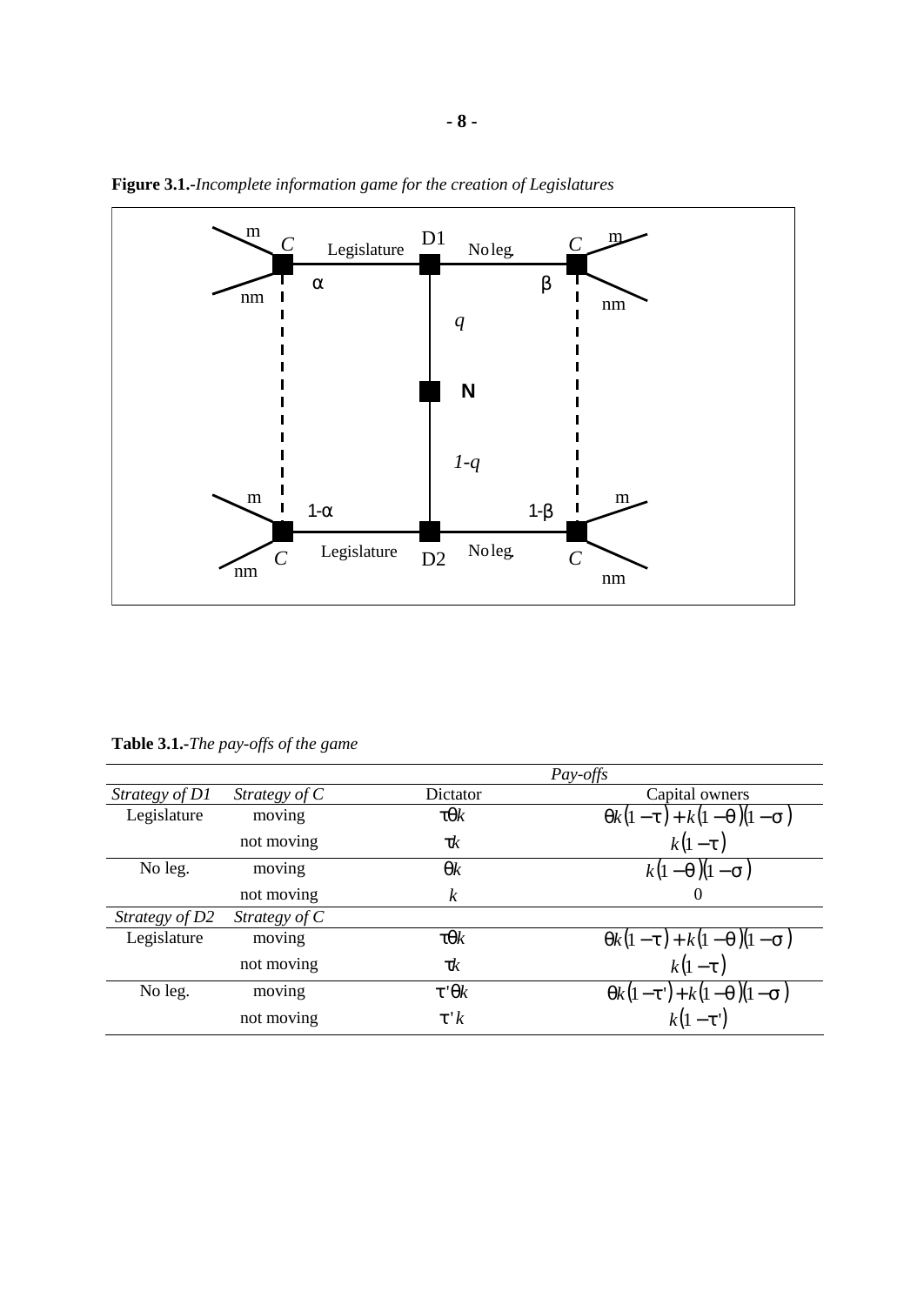On the other hand, if the dictator has a long-term horizon (D2 in the figure), the difference is that when no legislature is created the whole capital or the non mobile part are taxed at the rate*t* ', so it is not expropriated.

In contrast, the pay-offs of the dictators are more simple since I have simplified them to be the regime total revenue. Hence, whatever the dictator may do, he will be able to tax or expropriate either the whole capital stock or only the non mobile part $1$ <sup>1</sup>.

#### *3.2. - Equilibria and hypotheses*

The equilibria of the game depend on the values of  $\sigma$  (with respect to  $\tau$ ),  $\theta$  and  $q$ (probability that the dictator is short-termed). There are three pure strategy equilibria from which the main hypotheses of the paper are derived. The rest of the development of the game can be followed in the brief appendix since in this section I will only describe the equilibria and the threshold values of the above mentioned variables that make them possible.

i) Pooling on 'Legislature': both types of dictators decide to create a Legislature, so for the equilibrium to exist *C* must choose 'nm' (not moving) which will happen if and only if  $EU_C(nm/Legislature) > EU_C(m/Legislature)$ , that is, when

$$
k(1-t)qk(1-t)+k(1-q)(1-s)
$$

Which solving by  $\sigma$  *yields*  $\sigma > \tau$ , i.e., evidently, the mobile capital will not be moved if the foreign cost is higher than the domestic one. This is a necessary but not sufficient condition.

Moving to the right hand side of the game, it is obvious that if *C* would choose 'nm' given 'No legislature', the equilibrium would not be possible. Therefore, we must find the value of *β* that satisfies *EUC(m|No Legislature)>EUC(nm|No Legislature)*, so

<sup>11</sup> Obviously, as it was specified before: *k*>*τ'k*>*τk*.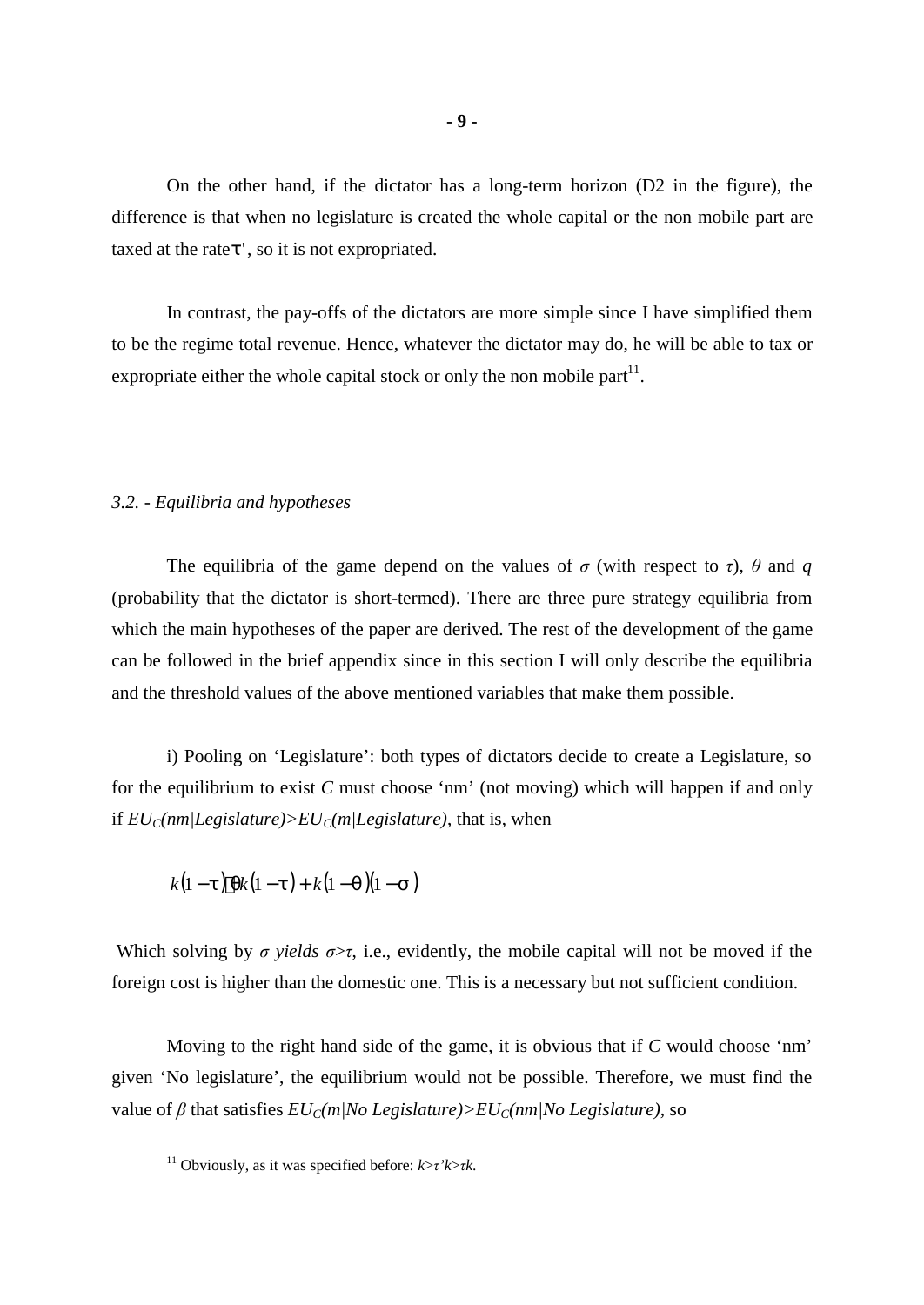$$
b[k(1-q)(1-s)] + (1-b)[qk(1-t') + k(1-q)(1-s)] > (1-b)k(1-t')
$$

Solving by  $\beta$  we get the second necessary condition  $1-t$  $\frac{t'}{t'}$  $b\rangle \frac{s-t}{s}$ −  $\left\langle \frac{s-t'}{s} \right\rangle$ , i.e., the threat of being ruled by a 'D1' Type dictator must be sufficiently high.

Finally, we have to specify the values of  $\theta$  (proportion of non mobile capital) that make both types of dictator not have incentives to change their strategy and move to 'No legislature<sup>'12</sup>. These are  $q < t$  (for D1) and *t* '  $q\langle \frac{t}{q} \rangle$  (for D2).

*Hypothesis 1.* Dictators of both types will create Legislatures when the proportion of non mobile capital is small since when the capital is highly specific it can be easily expropriated without the need of providing any incentives for it to stay (a lower tax rate).

ii) Pooling on 'No Legislature': inverting the condition specified above, that is, if  $1-t$  $\frac{t'}{t'}$  $b\left\langle \frac{s-t}{t} \right\rangle$ −  $\left\langle \frac{s-t'}{s-t} \right\rangle$  then, given 'No Legislature', *C* chooses not to move the mobile capital and the equilibrium holds.

On the other hand, if *C* chooses 'm', the equilibrium depends on the response of *C* to 'Legislature'. If the response is 'm'  $(\sigma \lt \tau)$  the equilibrium still holds, but if the response is 'nm', the equilibrium only exists if  $q > t$  (D1) and *t* '  $q \frac{t}{q}$  (the opposite to footnote 11).

*Hypothesis 2.* The higher the non-mobile proportion of capital is, the lower the probabilities that a Legislature will be created or maintained by a dictatorship whatever its type.

<sup>&</sup>lt;sup>12</sup> Those values make both dictators prefer creating a Legislature given that *C* does not move the capital rather than not creating it when *C* decides to move. Formally,  $tk > qk$  and  $tk > t'qk$ . Including the discount factors does not add any essential information.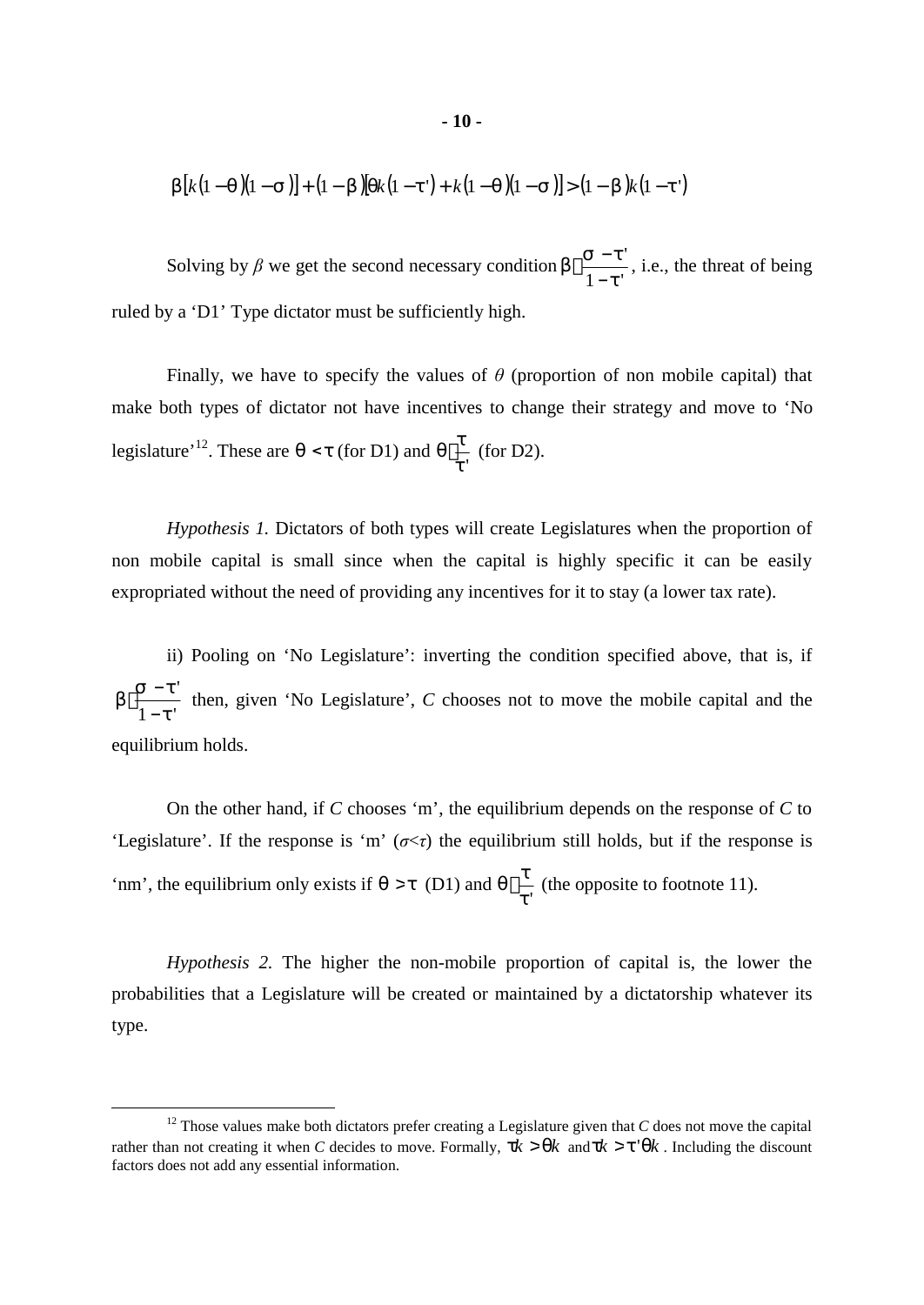iii) Separating, with D1 playing 'No Legislature': the response of *C* to D1 is 'm', whereas the response to D2 can be 'm', if  $\sigma \lt \tau$ , or 'nm', if  $\sigma \gt \tau$ .

D1 does not change its strategy if the response of *C* to 'Legislature' (D2 strategy) is 'm', or even if that response is 'nm' but $q > t$ . Regarding D2, it does not have any incentive to shift from 'Legislature' to 'No legislature' when C plays 'nm' in response to 'Legislature' and *t* '  $q\langle \frac{t}{\cdot} \rangle$ .

*Hypothesis 3.* Dictators with a long term horizon (e.g., with a discount factor higher than the threshold of indifference) are more likely to create Legislatures given their lack of expropriatory temptations.

## *3.3. -Implications of the model: taxes and investment*

In order to fully test the model and thus check its robustness it is necessary to further extend its empirical consequences. If the different components and intuitions of the model are correct, there are at least two main implications that need also to be tested in order to confirm the validity of the theoretical framework. These implications refer to the tax rate and the investment rate.

There have been a lot of theoretical discussions regarding the relation between political regimes (democracy vs. dictatorship) and economic growth<sup>13</sup>. However, as I emphasized before, there also exists a great variability among authoritarian regimes that remains unexplained.

Regarding tax rates and, consequently, the size of the public sector, the recent literature about democratic regimes has developed models that state that more political

<sup>&</sup>lt;sup>13</sup> See Przeworski and Limongi (1993) for an excellent survey.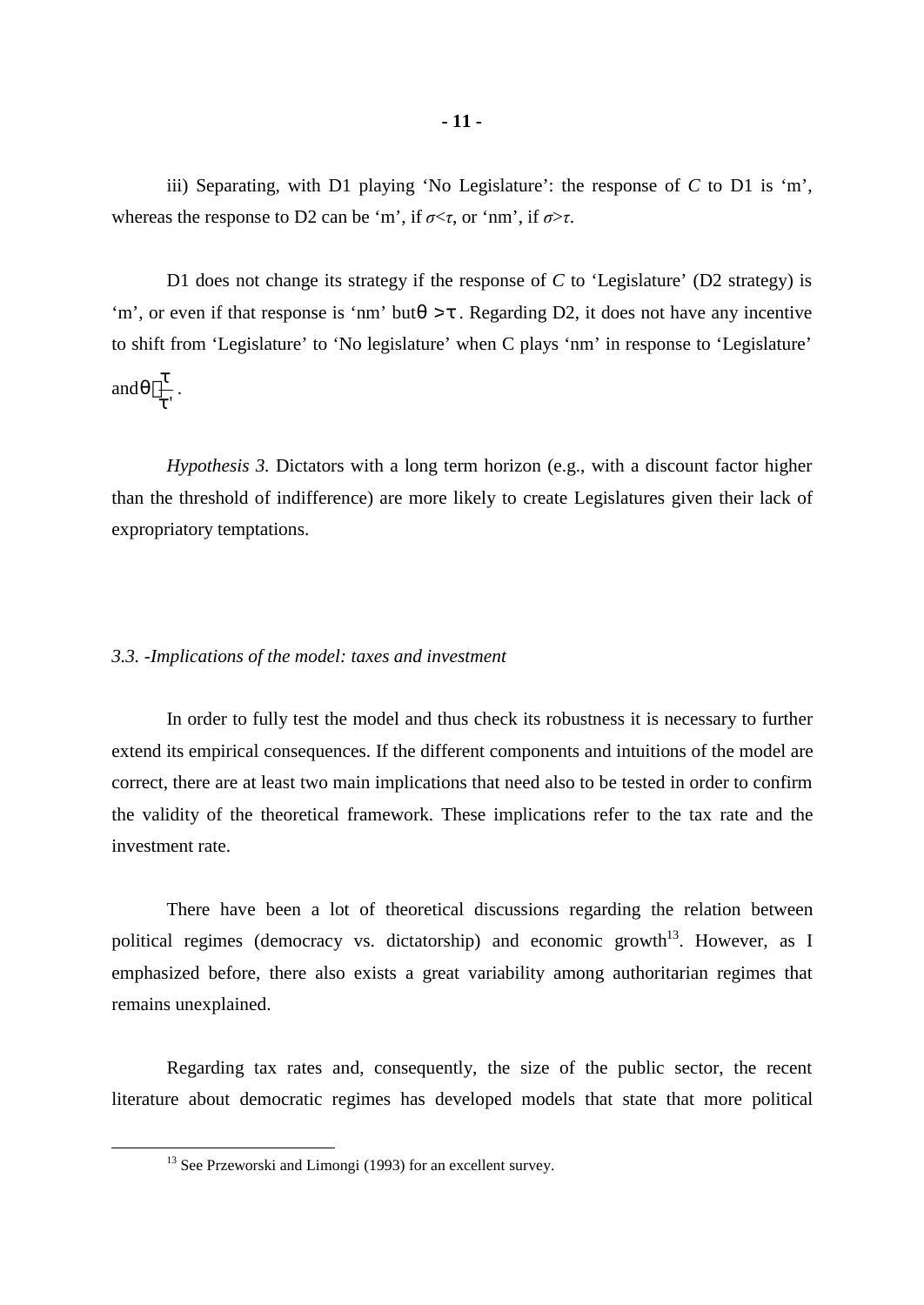accountability should lead to larger governments since the attractiveness of public goods provision improve (Ferejohn, 1999; see Lassen (2001) for an empirical analysis).

 Nevertheless, I somehow propose the opposite relation for the case of dictatorial regimes. Remember that one of the main assumptions of the model was that *τ'*>*τ*, so the expected tax rate when a Legislature exists will be lower than the tax rate fixed when it does not<sup>14</sup>. The underlying intuition is that that capitalist sector will get some representative share and then will be able to press –given their bargaining power based on the mobility of its capital- for lower taxes (and, consequently a smaller public sector). In conclusion, we can derive the following hypothesis (4): the existence of a Legislature in a dictatorial regime will entail a lower tax rate and, therefore, a smaller size of the public sector.

Regarding investment the argument and the hypothesis seems evident given the existing evidence in the literature which asserts that where property rights are protected, there are higher rates of investment and growth (see, for example, Leblang, 1996; Svensson, 1998, and Stasavage, 2002). Leblang (1996) even argues that the only effect that the nature of a political regime has on growth is indirectly through its commitment to property rights. On the other hand, Przeworski et al. (2000) show that political instability affects economic performance only under dictatorships. Anyway, what seems to be clear is that is necessary to account for the reasons that make investment rates differ so markedly across countries and within political regimes. With respect to the model presented here, I expect this general argument to hold through the presence of legislatures in dictatorships. If my argument is correct we should expect property rights to be better protected when a legislature exists and, consequently, higher incentives for capital owners to invest (as well as the state)<sup>15</sup>. To sum up, we can conclude (hypothesis 5) that under dictatorships with legislatures the levels of investment (as a percentage of the GDP) will be higher.

 $14$  And, obviously, this tax rate is smaller than one, which represents total expropriation.

<sup>15</sup> Remember that one of the main assumptions of the model was that *τ'*>*τ* and, hence, *τ*<*τ'<1*.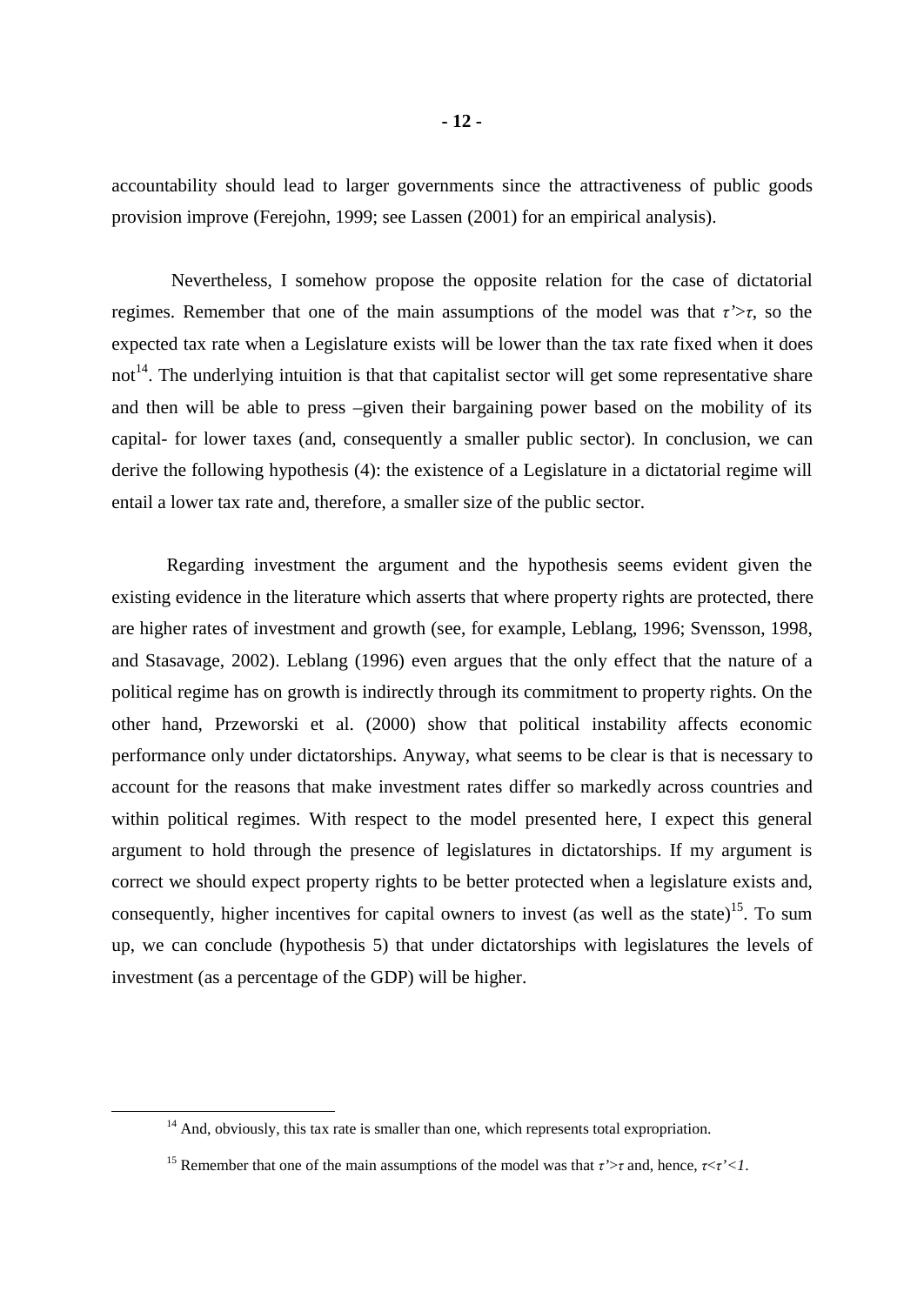## **4. - Data and methods**

#### *4.1. –The dependent variables*

Testing the different hypotheses derived from the model (and its implications) implies the use of three dependent variables: the existence of legislatures in dictatorial regimes (dummy variable), the central government total tax revenue (at factor cost) as a percentage of the GDP and the real gross domestic investment (private and public) as a percentage of the GDP.

# 4.2. –*The independent variables*<sup>16</sup>

 $\overline{a}$ 

The independent variables can be divided into three different sets corresponding to the three different models that will be estimated later on.

In the (probit) models used to account for the causes of legislature creation in authoritarian regimes the following variables will be included:

• In order to gauge whether capital is mobile or can be reallocated or not the variables used are: Exports of metals and minerals (% of the total exports of goods and NF services); agriculture (value added as a percentage of the GDP); gross domestic savings (% of GDP)<sup>17</sup>; a dummy for oil producing countries<sup>18</sup>; the average years of schooling (see Barro and Lee, 1993), and trade openness (share of exports and imports in GDP in 1985 international dollars).

<sup>&</sup>lt;sup>16</sup> I wish to thank José Antonio Cheibub and Carles Boix for sharing some of their data with me.

<sup>&</sup>lt;sup>17</sup> Gross domestic savings are calculated as the difference between GDP and total consumption and serve as an excellent proxy to measure the investment capability of a given economy.

 $18$  Coded 1 if the average ratio of fuel exports to total exports exceeded 50%.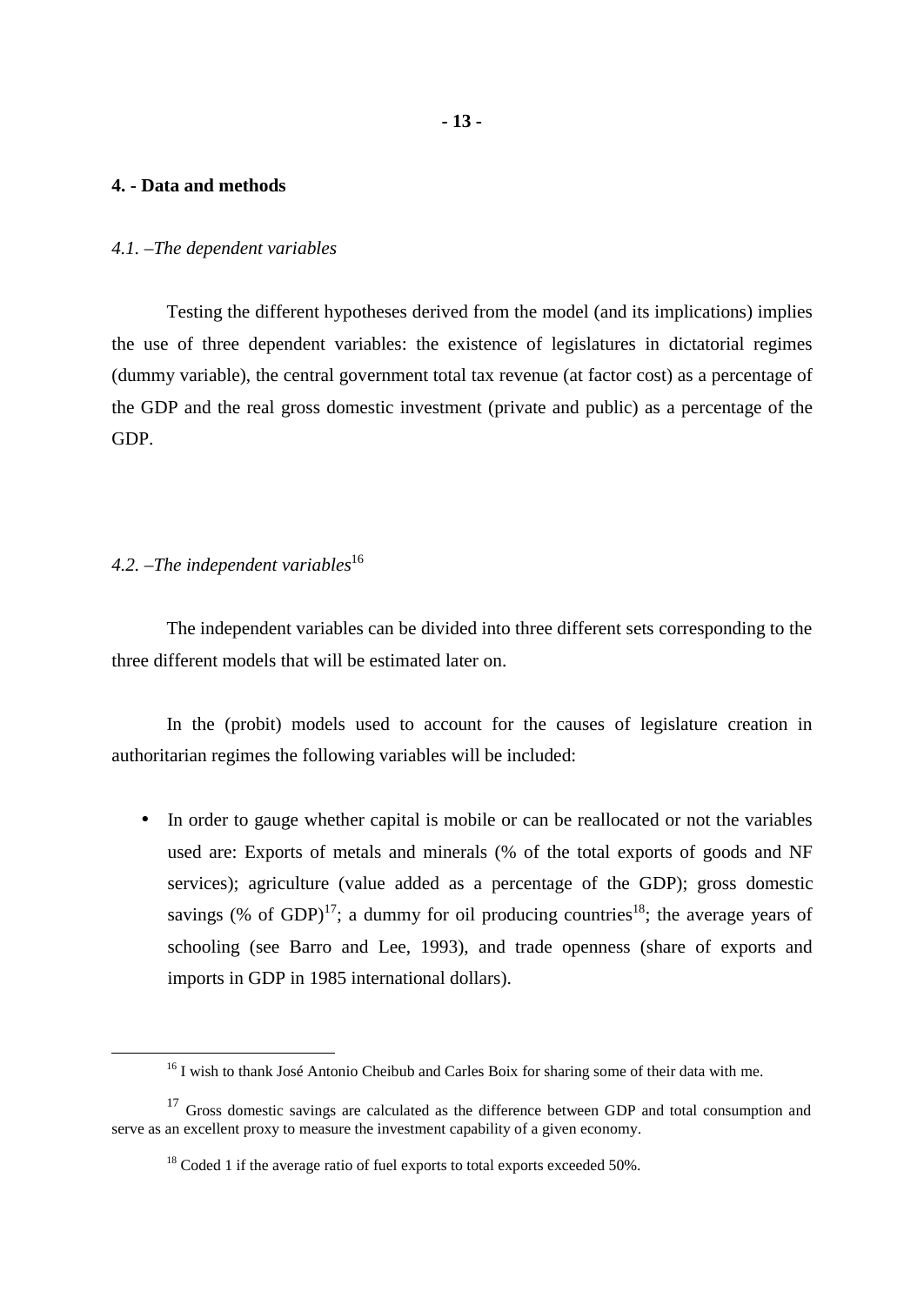- The discount rate of the dictator is captured by this set of variables: The accumulated number of changes in the chief executive in a given spell (more changes reduce the discount factor); the accumulated number of coups d'etat during the current regime (it would follow the same logic as the previous variable); age in years of the current regime (the more the years, the higher the discount factor will become)<sup>19</sup> and, finally, the capital stock $20$ .
- Ex-British colony dummy: variable coded 1 for every year in countries that had been a British colony any time after 1919, 0 otherwise. This variable is included to control for inherited institutional designs.

The model of the determinants of taxation will follow the common specification of the baseline models (for instance, Cheibub, 1998; Boix, 2001 and Adserà and Boix, 2002):

- Economic and demographic variables: Urban population as a percentage of total population; agriculture (value added, as a percentage of the GDP); population (log of the total population); surface (sq km); age dependency ratio; real GDP per capita (log); trade openness (log of share of exports and imports in GDP in 1985 international dollars); the ratio of service on the outstanding public foreign debt to exports; GDP share of grants to the central government.
- The main independent is, of course, the presence of legislatures in dictatorships (coded 1 if a legislature exists that year). I have also added a dummy variable for war (coded 1 when there is war of any type in the country's territory).

Regarding the investment models the key independent variables are basically the following:

 $19$  Clague et al. (1996) use the same variable as a proxy for the ruler's time horizon.

 $20$  Following the arguments by Overland, Simons and Spagat (2000) which relate the political stability of a regime to the level of capital existing in the economy; thus, the more the capital stock, the higher the expected stability and, hence, the higher the discount rate of the autocrat.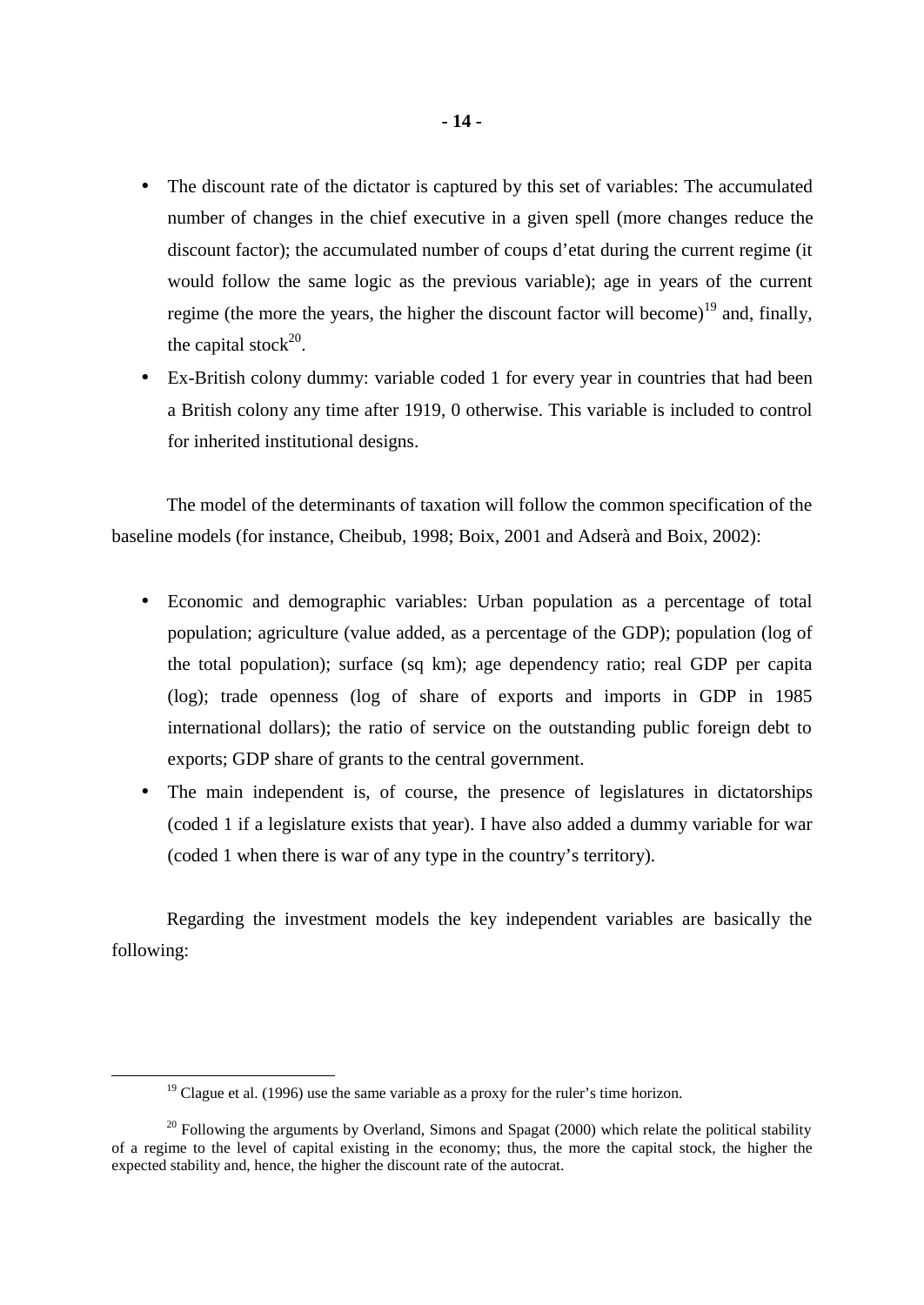- Economic variables: agriculture (value added, share of the GDP); trade openness (log); lagged economic growth (annual rate of growth of the GDP per capita); real GDP per capita; price level of investment; the capital stock and the US interest rate.
- And again, as an institutional variable I have added the dummy variable for the existence of legislatures in dictatorships. The variable for the existence of any war in the territory has been also included.

#### **5. - Empirical analysis: causes and effects of legislatures**

### *5.1. – The creation of legislatures in dictatorships*

Since the dependent variable is a dummy, coded 1 when there is a legislature in that authoritarian regime, and given the time-series cross-section structure of the data, the model of the determinants of legislature creation in dictatorships has been estimated using randomeffects probit for panel data. The objective is to test hypotheses 1, 2 and 3 derived directly from the model which stated the following function:

### *Prob(Legislature|Dictatorship)=F(Discount factor, asset specificity)*

Table 5.1 reports the results of the estimations. Model 1 includes all the key variables that try to capture the main elements of the formal model, capital mobility and the autocrat's discount factor. All the variables are statistically significant and have the expected sign.

The level of human capital notably increases the probabilities of creating a legislature; on the contrary being a mineral or oil producer or having a huge agricultural sector diminishes those probabilities. Besides, I have included a dummy for the presence of a military regime since this kind of dictatorship is supposed to have short term goals basically consisting of maximizing the military budget. Therefore, hypotheses 1 and 2 of the theoretical model are broadly confirmed.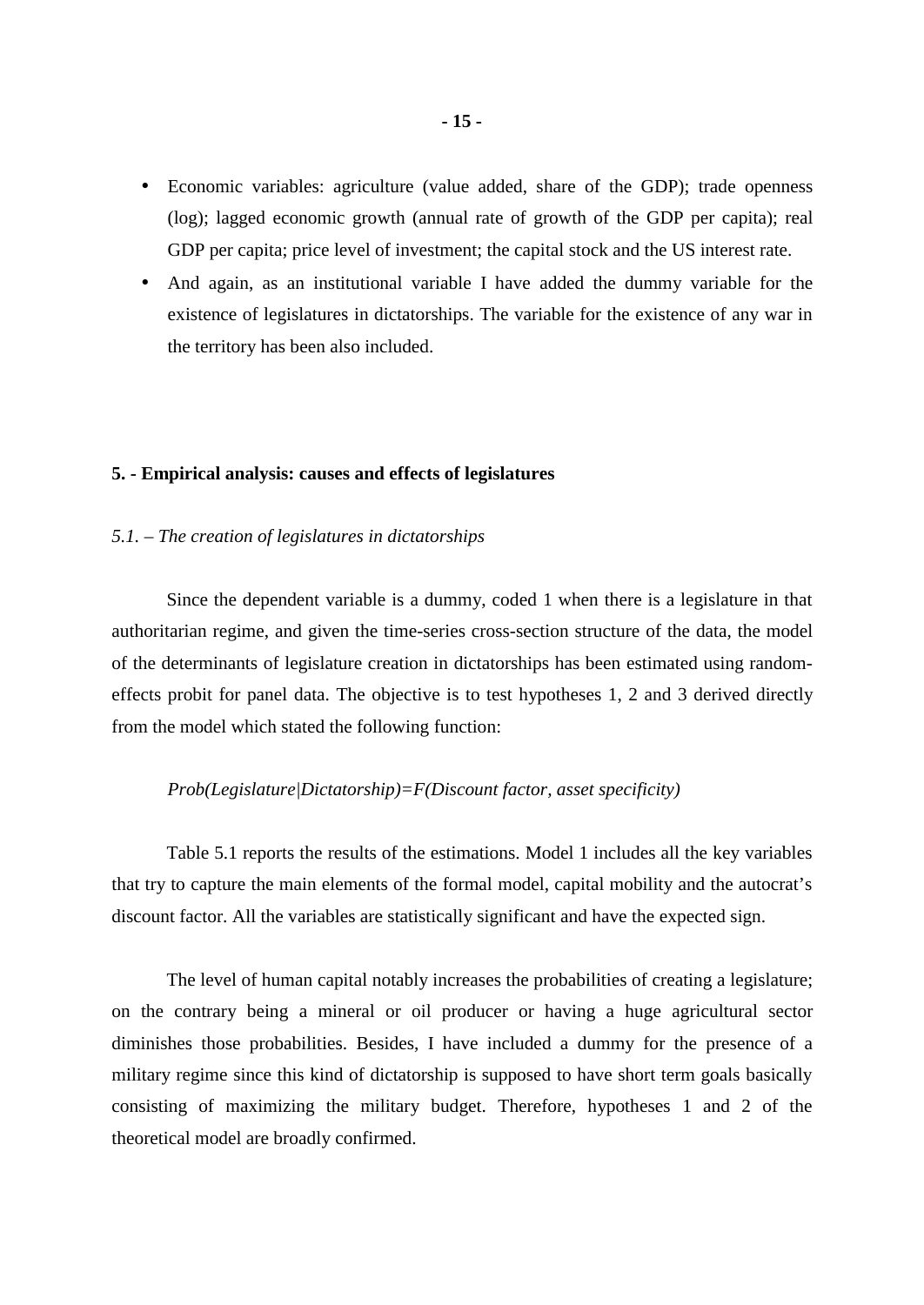|                       | Legislatures in Dictatorships |              |              |
|-----------------------|-------------------------------|--------------|--------------|
| Independent variables | (1)                           | (2)          | (3)          |
| Constant              | $2.371***$                    | 0.015        | 0.707        |
|                       | (0.407)                       | (0.527)      | (0.464)      |
| Capital stock         | 5.57e-09***                   | 1.38e-08***  | 1.30e-08***  |
|                       | $(1.63e-09)$                  | $(2.66e-09)$ | $(2.66e-09)$ |
| Acc. Coups            | $-0.112***$                   | $-0.220***$  | $-0.252***$  |
|                       | (0.032)                       | (0.036)      | (0.037)      |
| Acc. Chief changes    | $-0.204***$                   | $-0.185***$  | $-0.157***$  |
|                       | (0.028)                       | (0.028)      | (0.027)      |
| Oil producer          | $-0.910***$                   | $-0.981***$  | $-0.758***$  |
|                       | (0.236)                       | (0.283)      | (0.268)      |
| Mineral producer      | $-0.027***$                   | $-0.044***$  | $-0.019***$  |
|                       | (0.005)                       | (0.005)      | (0.004)      |
| Age of the regime     | 0.001                         | $0.006***$   | $0.008***$   |
|                       | (0.001)                       | (0.001)      | (0.001)      |
| Agriculture (% GDP)   | $-0.014**$                    | $-0.005$     | $-0.007$     |
|                       | (0.006)                       | (0.008)      | (0.006)      |
| Human capital         | $0.309***$                    | $0.270***$   | $0.188***$   |
|                       | (0.062)                       | (0.068)      | (0.056)      |
| Military regime       | $-0.500***$                   |              |              |
|                       | (0.165)                       |              |              |
| Trade openness        |                               | $0.018***$   | $0.012***$   |
|                       |                               | (0.003)      | (0.003)      |
| Gross saving (% GDP)  |                               | $0.020***$   |              |
|                       |                               | (0.007)      |              |
| British colony        |                               |              | $1.168***$   |
|                       |                               |              | (0.225)      |
| Wald Chi-2            | 141.39***                     | 139.42***    | 116.42***    |
| Observations          | 1049                          | 970          | 1044         |

**Table 5.1.** - *Determinants of legislatures in dictatorships: probit estimation* 

Standard errors in parentheses.

\*\*\**p*<.01 \*\**p*<.05 \**p*<.10

With regard to the discount factor, the signs confirm again the hypotheses. The more the autocrat's perceived instability, the less the probabilities of creating a parliament. The accumulated coups and changes of chief executives have a strong negative effect; while the age of the current regime (in years) has a positive one as was expected following Clague et al. (1996) who also used this variable as a proxy for the ruler's discount factor. This confirms hypothesis 3 that predicted that long-termed dictators were more likely to create legislatures. Trade openness has a positive and significant effect as well.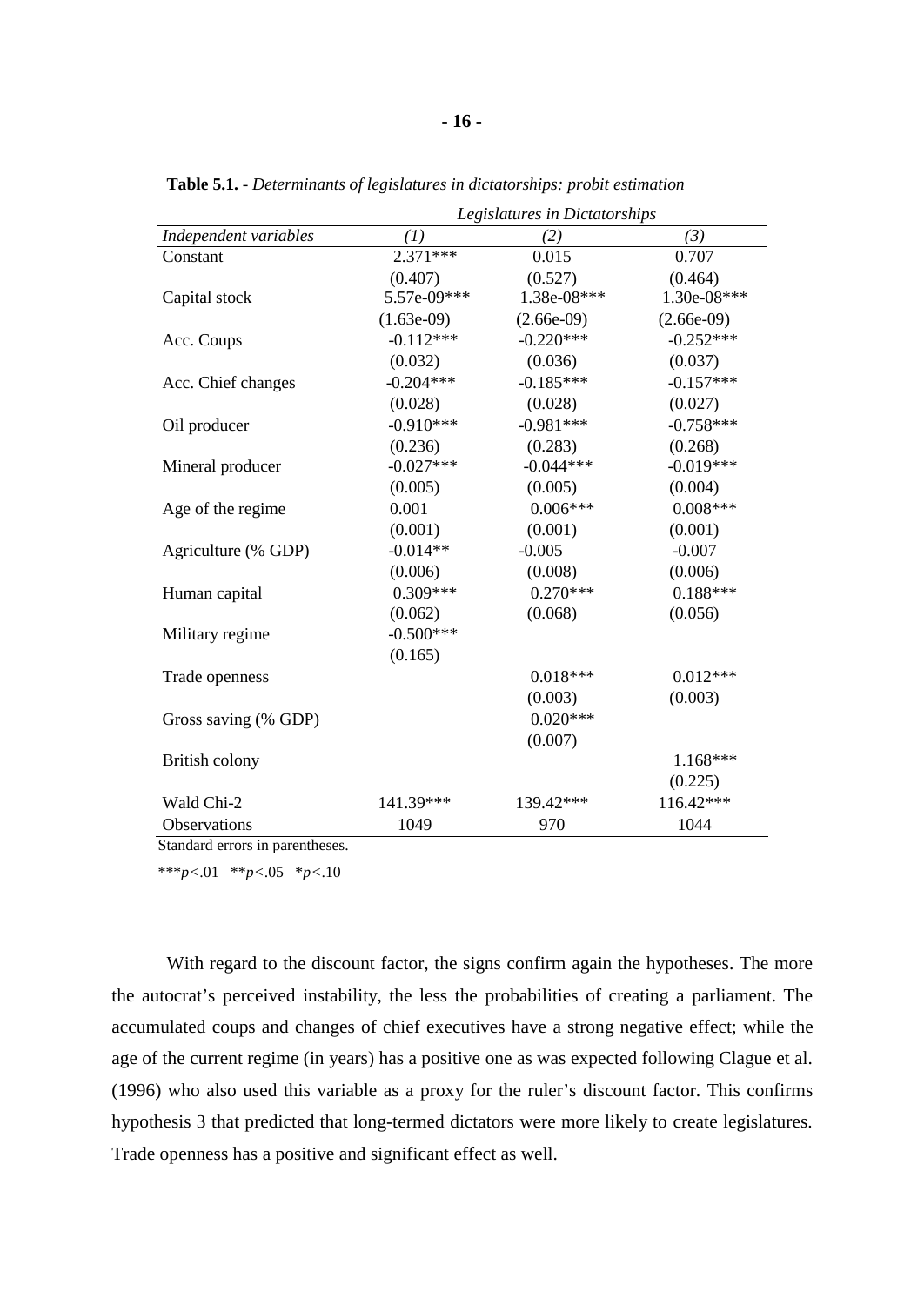In column 2 a more general model is presented. I have also included the level of saving (as percentage of the GDP)<sup>21</sup> and trade openness because both variables proxy to what extent an economy is monetized. Besides, gross real savings captures the level of potential investment present in a given country so its sign is expected to be positive as it actually is (and highly significant)<sup>22</sup>.

Finally, in the model of column 3 the dummy for ex-British colony has been included to control for inherited institutional designs (Westminster in this case). The dummy is highly significant and positive showing that even not fulfilling the above mentioned conditions there may be some authoritarian regimes with legislatures coming from an imposed institutional setting. These new regimes, although democratic in their design, mostly degenerated into one-party dictatorships through what Brooker (2000) calls *electoral misappropriation of power*: "[f]or the party's vote-winning capacity enables it to peacefully accomplish, through success in democratic elections, the first step on the way to misappropriation of power – acquiring a hold on the public offices and powers that it will misappropriate" (2000: 88). The next step is the removal of political competitors either by using repressive means or by cooptation. Brooker (2000) stresses that in Africa (where most of those cases took place) that process was carried out by absorbing other parties as well as co-opting individual opponents such as trade union leaders.

Even when an inherited institution, legislatures have played diverse roles and have had different levels of effectiveness depending on the underlying conditions existing in the different dictatorships as posed in the theoretical framework. Kenya and Tanzania are examples that may help us to illustrate this point given the similarities in their institutional origins<sup>23</sup>. However, Tanzania had in those years an economy highly dependent on the

 $21$  This variable may have the problem of being endogenous. I have included it, keeping in mind the risk of it, just to check the general argument. Its inclusion, anyway, does not alter considerably the coefficients of the other variables.

 $22$  The model has also been tested including another proxy for the level of monetization of the economy which is'm3', e.g., liquid liabilities also known as broad money which, as expected, has a positive and significant effect. The results are not reported.

 $^{23}$  Both countries were former British colonies, had a Westminster institutional design and became oneparty presidential states within a short time.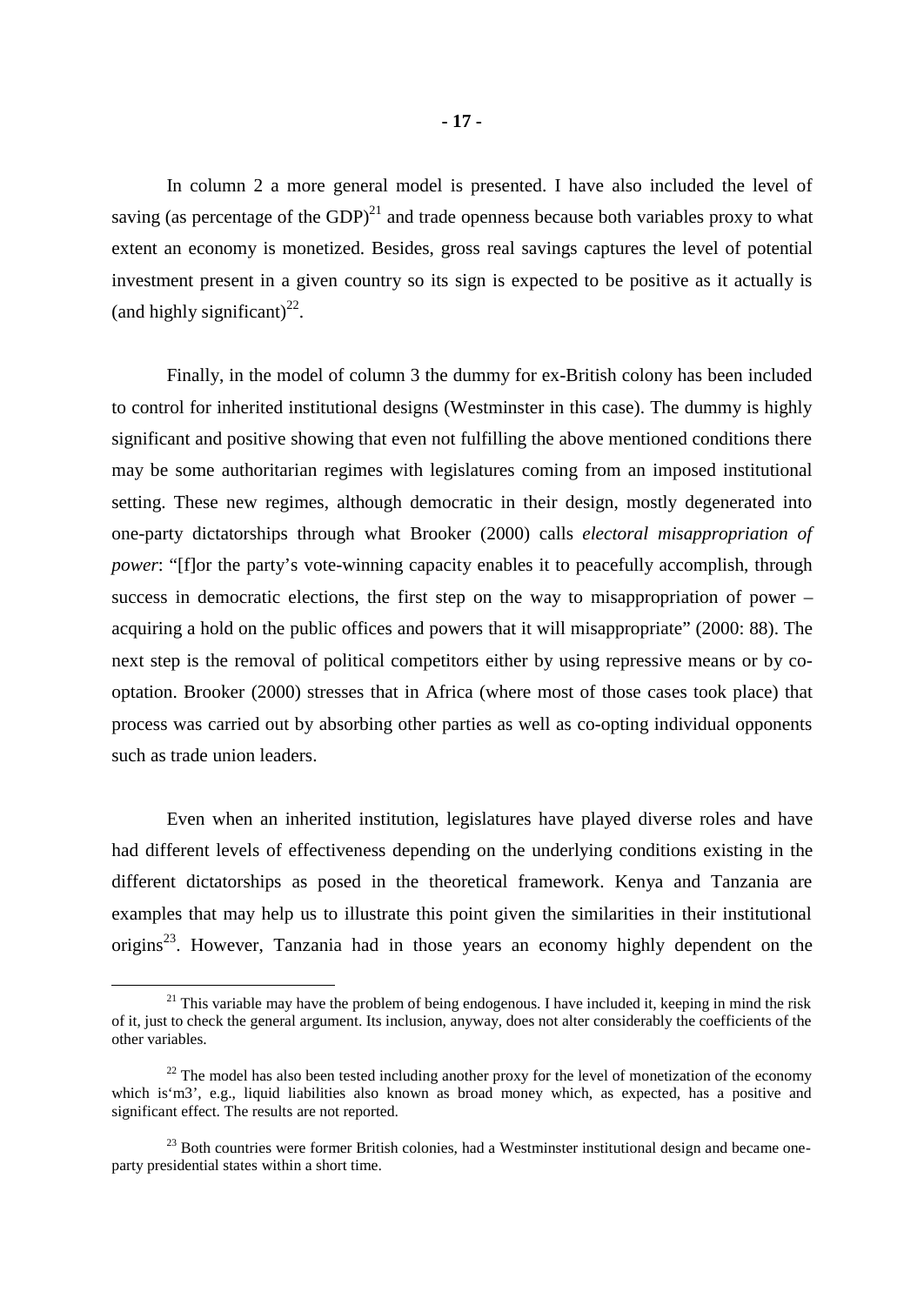agricultural sector and less open to trade but with a percentage of minerals and metals exports above 50% of total exports. There, in 1967 the major economic enterprises and land were nationalized. Conversely, in Kenya no businesses were nationalized and promises about tax and other incentives (for instance, the creation of a stock market for investors) were made to new investors (Hopkins, 1979). These patterns fit quite well with our model assumptions and derivations, but if both countries had legislatures we don't know where the differences are. Nevertheless, Hopkins states that "[i]n general, Kenya's legislature has more autonomy of action in its role as a collective body than does Tanzania's" and a more influential role in the determination of development strategies (1979: 156).

#### *5.2. – Legislatures, the tax rate and revenue composition*

Following the arguments and assumptions detailed in the model the main implication derived was that the tax rate in dictatorships with legislature is expected to be lower than the rate in dictatorships without legislature. For that reason, the dummy variable "legislatures in dictatorships" will be now added in the econometric model as an independent variable.

There already exist some important studies about the determinants of the size of the public sector and taxation that take into account the effect of political regimes. The most important examples are the articles by Cheibub (1998), Boix (2001) and Adserà and Boix (2002). For this reason I will follow somewhat their model specification adding the key variable specified above. The results are reported in table 5.2.

The estimation of the first two models has been done using panel corrected standard errors with country-specific fixed-effects including one lag of the dependent variable to correct for autocorrelation.

The results confirm the predicted patterns depicted in the theory implications, although the actual effect is small. The presence of legislatures in dictatorial regimes reduces the tax rate and, hence, tax revenue in the short term since the autocrat ruler expects to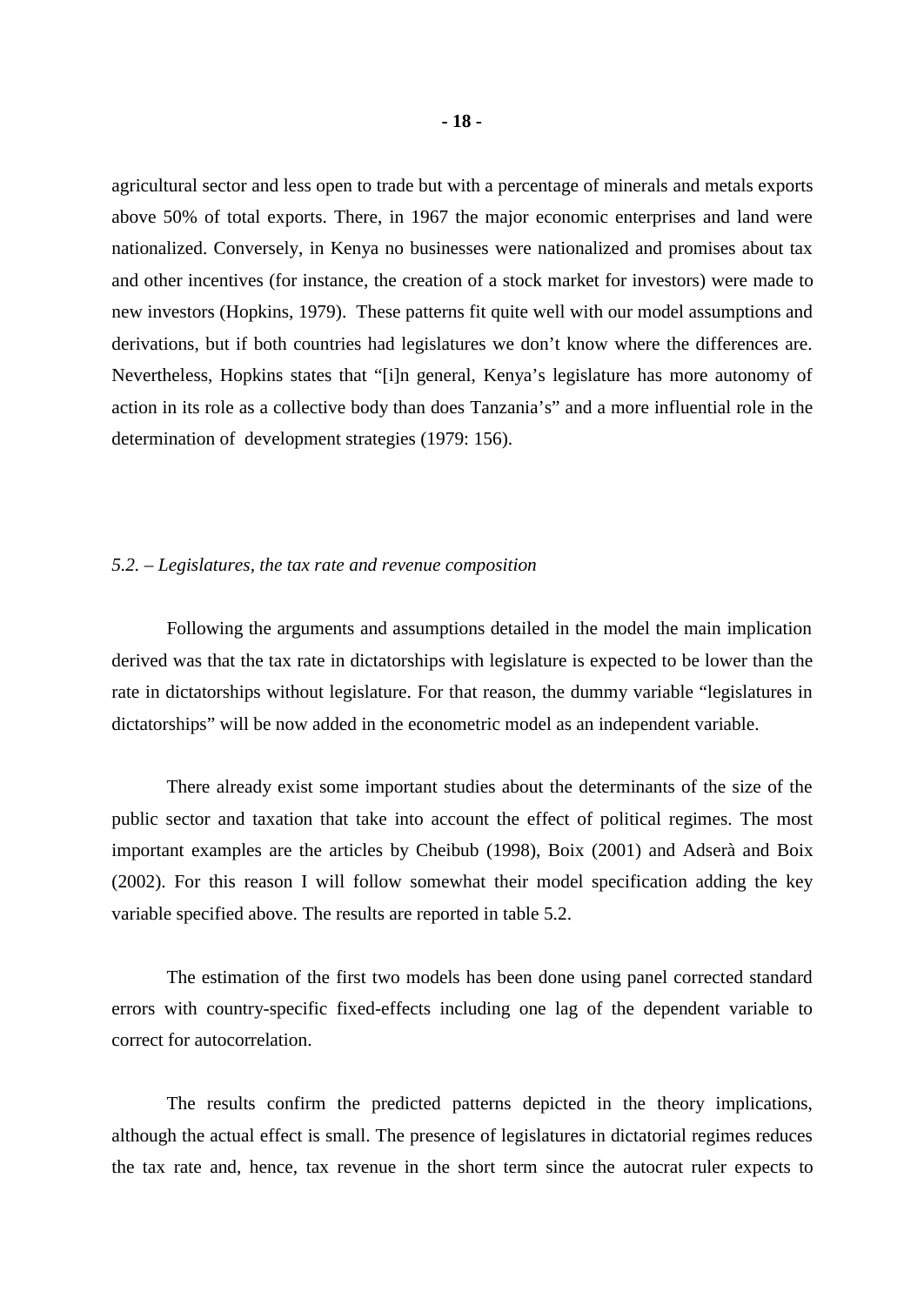maximize it in the long term. Therefore, we can confirm one of the main assumptions of the model which was that *τ*<*τ'<1*.

The other variables perform in the expected way: as the amount of debt to be financed by the government increases, the tax revenue also increases since the fiscal situation worsens (Cheibub, 1998). Trade openness also increases revenue as both the export dependence as well as the reduction of transaction costs makes collection easier. Otherwise, as it should be supposed, distributive pressures do not make the public sector grow under authoritarian regimes.

If all these arguments and the empirical evidence are valid we would also have to expect some effect of this institutional design on the fiscal system of those dictatorships in comparison to those without that political frame. Concerning the composition of current revenues, we should anticipate public finances to be mostly composed of taxes on income, profits and capital gains. The existence of a legislature in authoritarian regimes provides a more predictable political and economic environment which make capital owners not to move, if possible, their non-specific assets and invest in the domestic economy. Thus the most monetized assets (gains, profits and income) remain in the country and can be reinvested and taxed although by a lower rate as we have shown in the multivariate analysis. Table 5.3 reports some descriptive statistics about the current revenue composition. The data reported are means (the period covered is more or less 1970-1990) for the two types of regimes considered.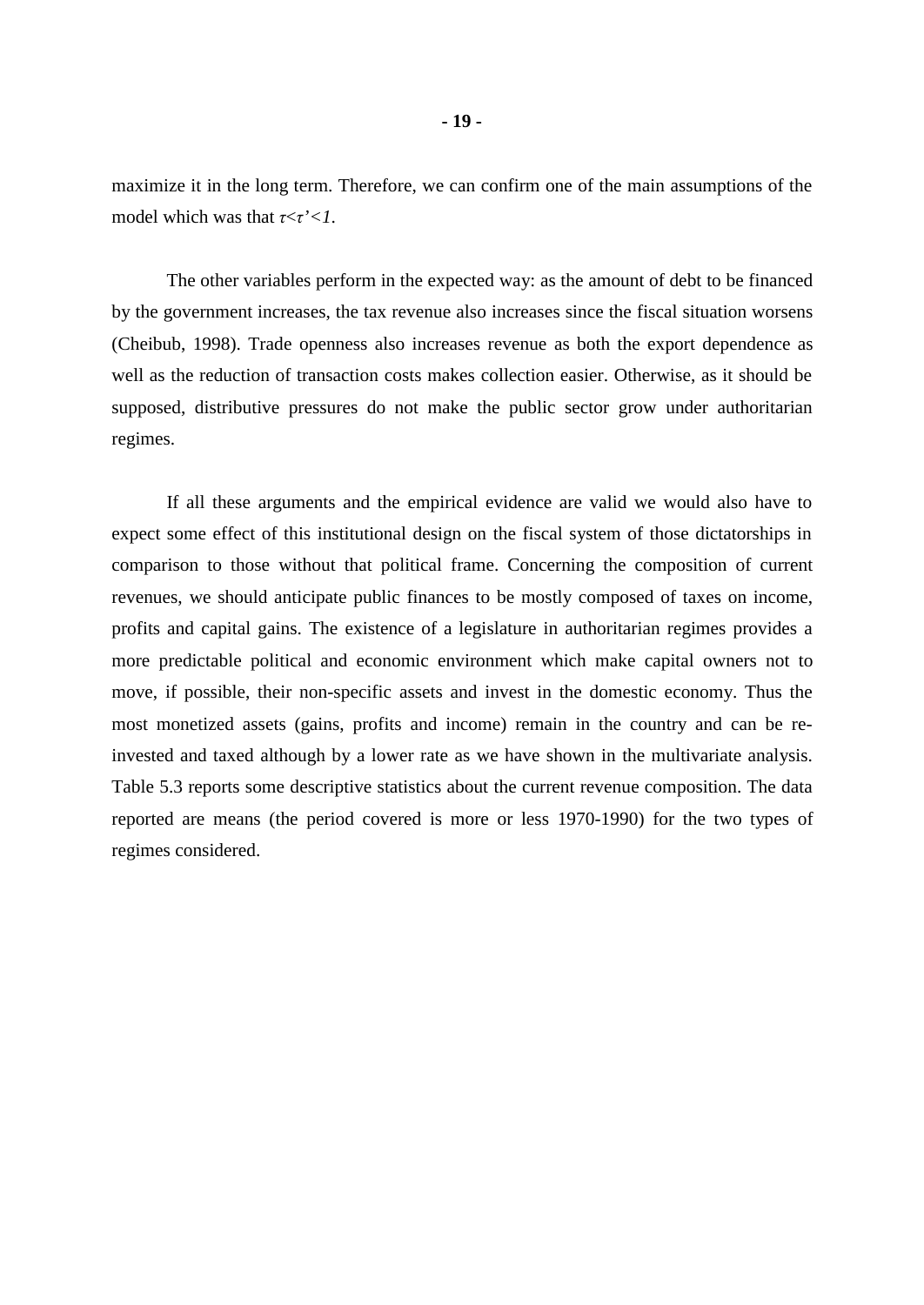|                        | Tax revenue (% of GDP) |              |
|------------------------|------------------------|--------------|
| Independent variables  | (1)                    | (2)          |
| Lagged tax revenue     | $0.639***$             | $0.651***$   |
|                        | (0.075)                | (0.068)      |
| Debt                   | $0.041***$             | $0.040***$   |
|                        | (0.015)                | (0.014)      |
| Grants                 | $-0.012$               | $-0.024$     |
|                        | (0.070)                | (0.054)      |
| Population (log)       | 0.130                  | $-0.040$     |
|                        | (1.552)                | (1.466)      |
| Surface                | 4.61e-07               | 2.34e-07     |
|                        | $(8.45e-07)$           | $(4.68e-07)$ |
| Urban population       | $-0.046$               | $-0.038$     |
|                        | (0.048)                | (0.050)      |
| Age dependency ratio   |                        | $-7.505***$  |
|                        |                        | (2.706)      |
| Population over 65 (%) | 1.387***               |              |
|                        | (0.543)                |              |
| Agriculture (% GDP)    | $-0.081**$             | $-0.081***$  |
|                        | (0.032)                | (0.024)      |
| Trade openness (log)   | 1.980***               | 1.851 ***    |
|                        | (0.541)                | (0.512)      |
| GDP per capita         | $-0.267$               | $-0.0004$    |
|                        | (1.174)                | (0.0002)     |
| Oil producer           | 4.280                  | 2.060        |
|                        | (6.022)                | (3.616)      |
| War                    | $-0.122$               | $-0.015$     |
|                        | (0.423)                | (0.406)      |
| Legislature            | $-0.920**$             | $-0.707**$   |
|                        | (0.430)                | (0.358)      |
| $R^2$                  | 91.59                  | 91.68        |
| Wald Chi-2             | 99.06***               | 222.94***    |
| Observations           | 681                    | 773          |

**Table 5.2.** – *Tax revenue and legislatures in dictatorships* 

Standard errors in parentheses.

\*\*\**p<*.01 \*\**p<*.05 \**p<*.10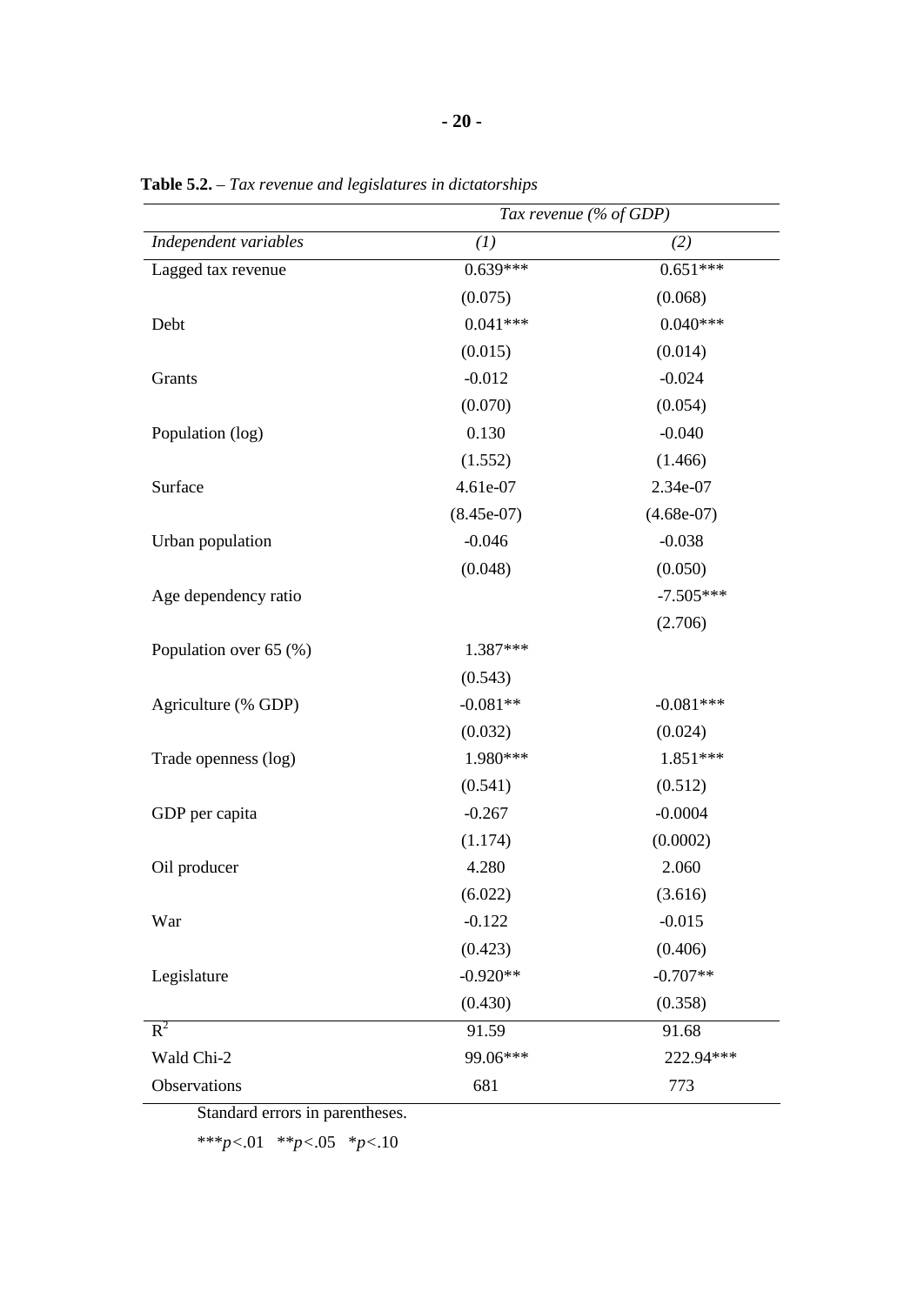It could be argued that the tax base for both types of regimes would differ markedly. Revenues in dictatorships without legislature are principally composed of taxes on goods and services and international trade. Given the large proportion of non-mobile assets, such as oil, minerals or primary commodities that this regime is supposed to have, taxing the production, extraction, sale, transfer, leasing, or delivery of goods enables it to minimize the transaction costs of these resource collecting activities.

**Table 5.3. –** *Tax revenue composition (% of the current revenue) and legislatures in dictatorships: mean comparison* 

|                                            | No Legislature | Legislature |
|--------------------------------------------|----------------|-------------|
| Taxes on goods and services                | 24.37          | 23.72       |
| Taxes on income, profits and capital gains | 18.57          | 24.66       |
| Taxes on international trade               | 30.54          | 23.35       |
| Non tax revenue                            | 15.63          | 19.58       |

*Data source*: World Development Indicators (2000).

In contrast, dictatorships with legislatures are more able to tax profits and gains because they are not moved abroad, hidden or reallocated (in the informal sector, for instance). On the other hand, and given that these regimes tax less, they need to compensate, and in order to cover their fiscal requirements the share of non tax revenues is higher<sup>24</sup>.

### *5.3. – The effects on the investment rate*

 $\overline{a}$ 

From the model and from the hypotheses tested in the previous section we derived the hypothesis for the model of investment. As the literature briefly reviewed in section 2 asserts, more secure property rights foster investment and, consequently, growth. As Pindyck argues,

 $^{24}$  I have run some t-tests to check whether those differences between means are statistically significant and they effectively are excepting that of taxes on goods and services.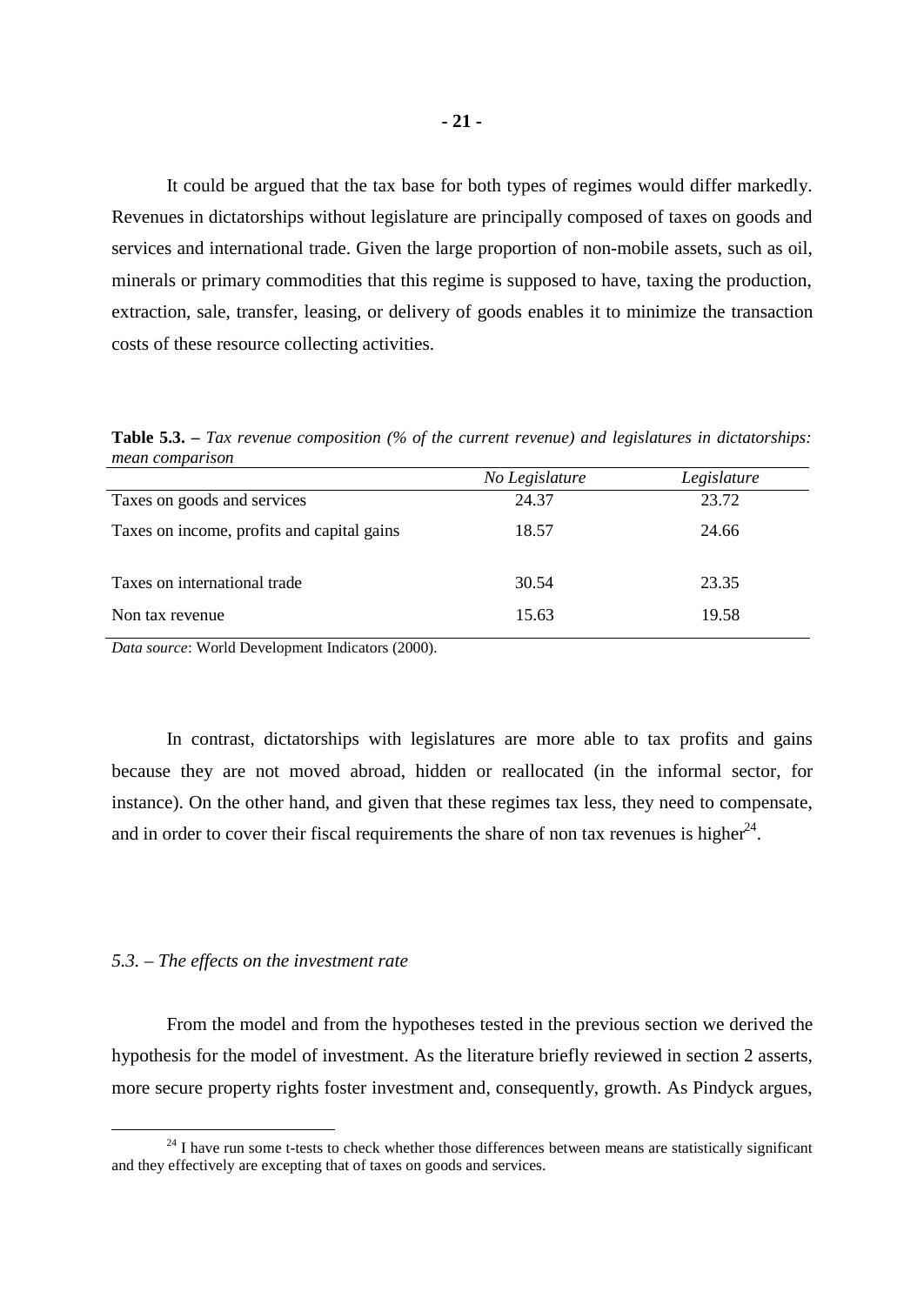investment expenditures are largely irreversible and can be delayed so "it makes investment especially sensitive to various forms of risk, such as uncertainty (…)" (Pyndick, 1991: 1110). Therefore, as proposed in section 3.3, we expect the levels of investment to be higher when a legislature exists since it is supposed to better protect or, at least, respect property rights (see Boix, 2003).

The results of the model are reported in table 5.4. The estimation has been done using panel corrected standard errors with country-specific fixed-effects and correcting for autocorrelation (Prais-Winsten transformation).

|                           | Gross domestic Investment (private and public) as a % of<br>the GDP |             |  |
|---------------------------|---------------------------------------------------------------------|-------------|--|
| Independent variables     | Coefficients                                                        | Std. Errors |  |
| Agriculture (% of GDP)    | $-0.046*$                                                           | 0.027       |  |
| Trade openness (log)      | $1.502***$                                                          | 0.343       |  |
| Lagged economic growth    | $0.035***$                                                          | 0.009       |  |
| Price level of investment | $-0.009***$                                                         | 0.002       |  |
| US interest rate          | 0.071                                                               | 0.050       |  |
| GDP per capita            | $0.001***$                                                          | 0.0003      |  |
| Capital stock             | $-1.95e-09*$                                                        | 1.06e-09    |  |
| Legislature               | $0.522**$                                                           | 0.263       |  |
| War                       | $-0.571*$                                                           | 0.340       |  |
| $R^2$                     | 0.6476                                                              |             |  |
| Wald Chi-2                | 13987.77***                                                         |             |  |
| <b>Observations</b>       | 1640                                                                |             |  |

**Table 5.4.** –*Investment rates and legislatures in dictatorships*

Standard errors in parentheses.

\*\*\**p<*.01 \*\**p<*.05 \**p<*.10

The variables included in the model do not yield very striking results. The coefficient of 'Legislatures' is positive and significant, which confirms that these dictatorships succeeded in creating a more stable and certain economic environment that promotes higher rates of investment even controlling for a broad set of socio-economic variables. This in the log-term is expected to increase total output and, hence, tax revenues.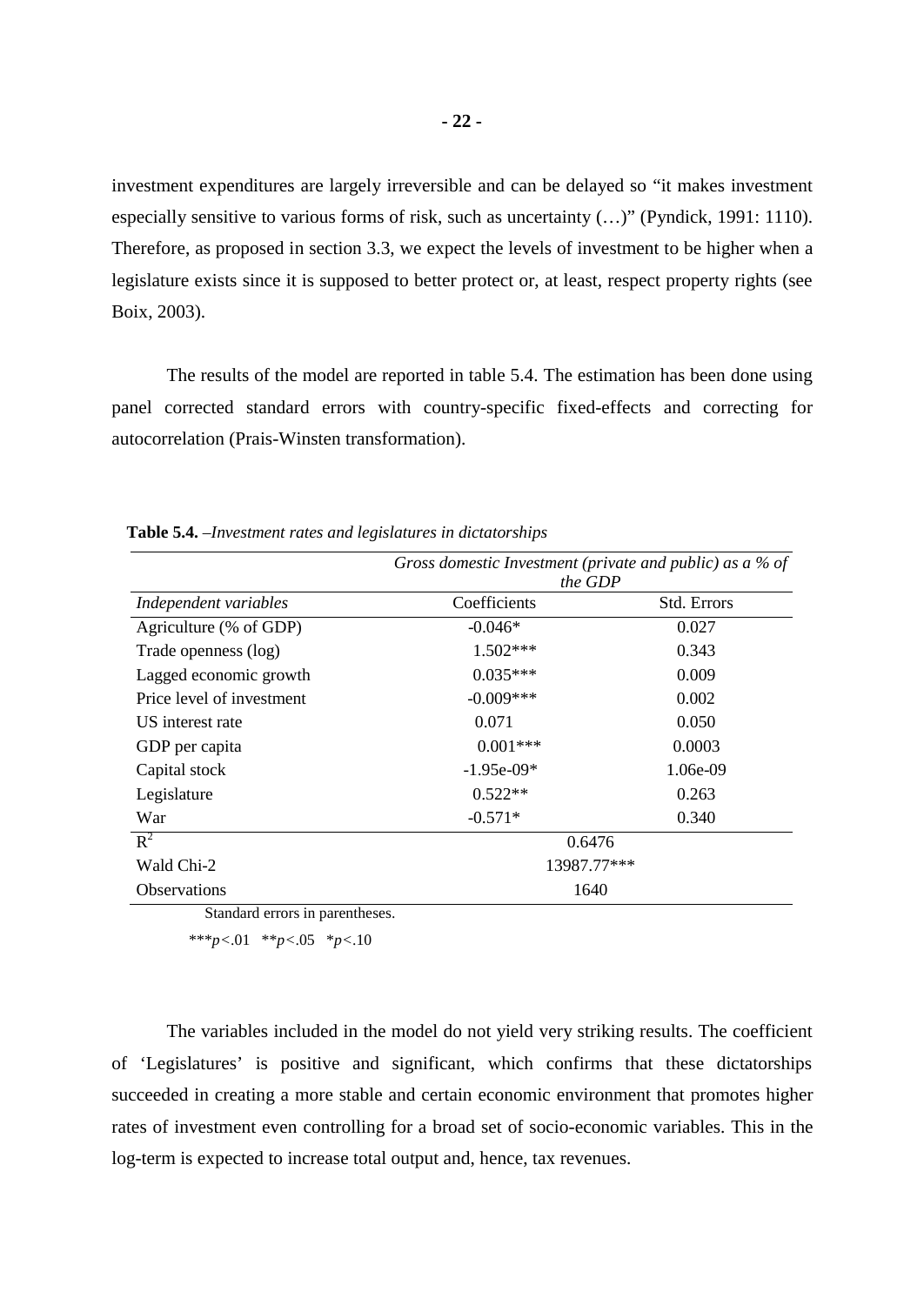The level of existing capital stock has a slight, although significant, negative effect which shows that investment is less necessary and yields decreasing returns when the level of capital stock is already high. Evidently, the effect of the price level of investment is negative and significant, as well, as the effect of 'war' which is the most unstable environment that a country might suffer. Also negative is the effect of agriculture, a sector that creates few incentives to invest.

On the contrary, the lagged economic growth has a strong positive effect on investment rate because of two simple mechanisms. First, investors' predictions take into account many factors, and one of them is past economic performance from which their posterior beliefs are basically formed (updated). And second, income growth in the past year implies more income today, so more to save (and consume) and, as a result, more to invest.

#### **6. – Conclusions**

This paper has explored a widely known fact: that many dictatorships create or maintain legislatures. Therefore, if we depart from considering dictators as rational actors we then must investigate what incentives they have and what the expected utility of that institution is when we are making it endogenous.

In doing so, this paper has developed a simple game-theoretical model. There is incomplete information in the game, where the capital owners do not know which type of dictator they are playing with. One of them has a high discount factor so he has a long term perspective, contrarily; the other autocrat is a predatory one who wishes to maximize his own consumption in the short run. There is a proportion of capital not mobile and another that can be hidden or easily reallocated.

The creation of a legislature thereby makes it possible to control to some extent a ruler's actions and decisions by ensuring some representative rate to the capitalist sector.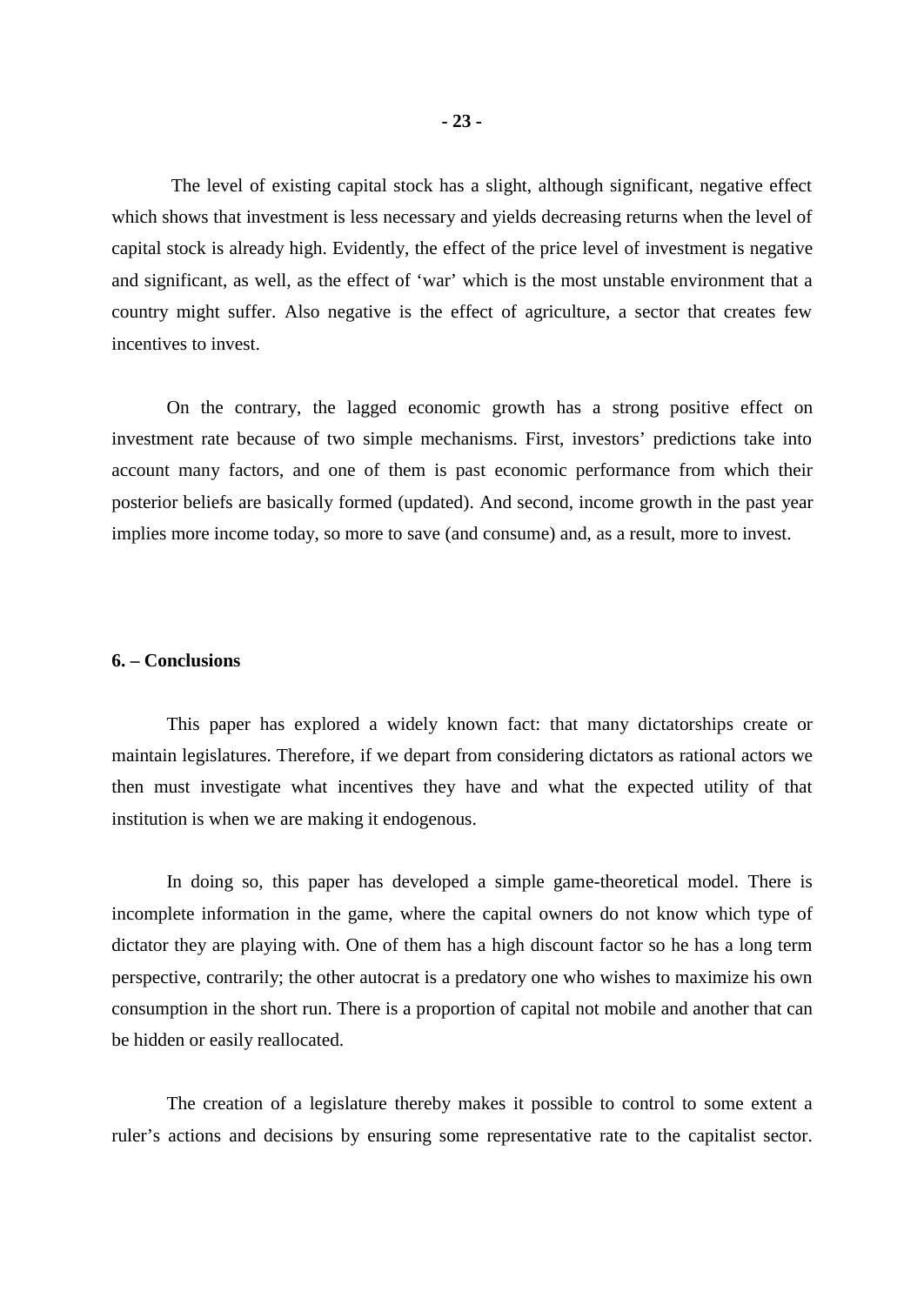Hence, the existence of this institution may help the dictator to convince the asset holders that their assets will be respected and protected.

There are three equilibria in the game: pooling in 'Legislature', separating with the expropriatory autocrat playing 'No legislature', and pooling in 'No legislature'. The conditions for the first equilibrium to take place are that once the legislature is created the capital owners decide not to move the mobile part and this part must be sufficiently high to avoid expropriatory temptations. The separating equilibrium holds thanks mainly to the higher discount factor of the long-termed dictator who never expropriates totally. Finally, the pooling where no dictator creates a legislature holds if the capital is not moved or, if it is moved, the proportion reallocated is sufficiently small.

From the model two main implications have been derived. If the assumptions are correct, we should expect dictatorships with legislature to tax at a lower rate but also find higher investment rates.

The implications have been extended to the composition of the current revenue as well. Since they tax at lower rates, current revenues in dictatorships with legislatures can consist of a higher percentage of revenues coming from taxes to income, gain and profits given that they will not be hidden or reallocated abroad (or in the informal sector).

The time-series cross-section analyses of a broad sample of dictatorships (and the years for which data are available) confirm both the hypotheses as well as the implications derived. The probit models in section 5.1 have shown that when assets are more specific, i.e., difficult to be reallocated, the probability of creating a legislature declines. Regarding dictators' discount factor, the proxy variables used to capture it demonstrate that high discount factors are related to greater probabilities of creating a legislature. Besides, a control for the inheritance of institutions has been included adding a dummy variable for former British colonies which is positive and highly significant.

In sections 5.2 and 5.3 the implications have been tested. The regression models, after controlling for a wide range of socio-economic variables, enable us to confirm that when a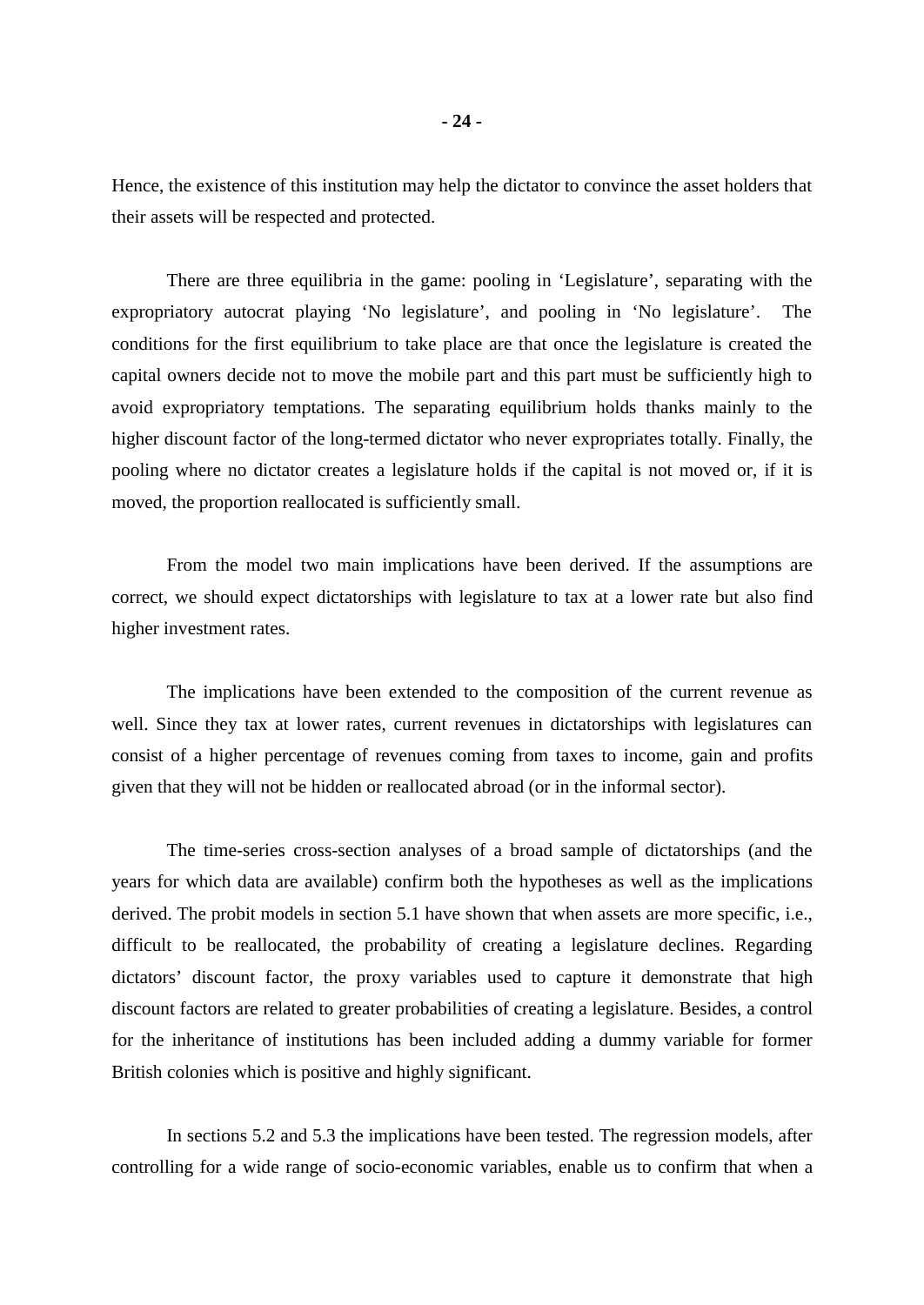legislature exists tax revenues are lower and the investment rate is higher since the coefficient of the dummy variable (coded 1 if there is a legislature) has the predicted signs and is significant in both models. Besides, some simple descriptive statistics have shown how dictatorships with parliaments have a greater percentage of current revenue coming from taxes on income, gains and profits.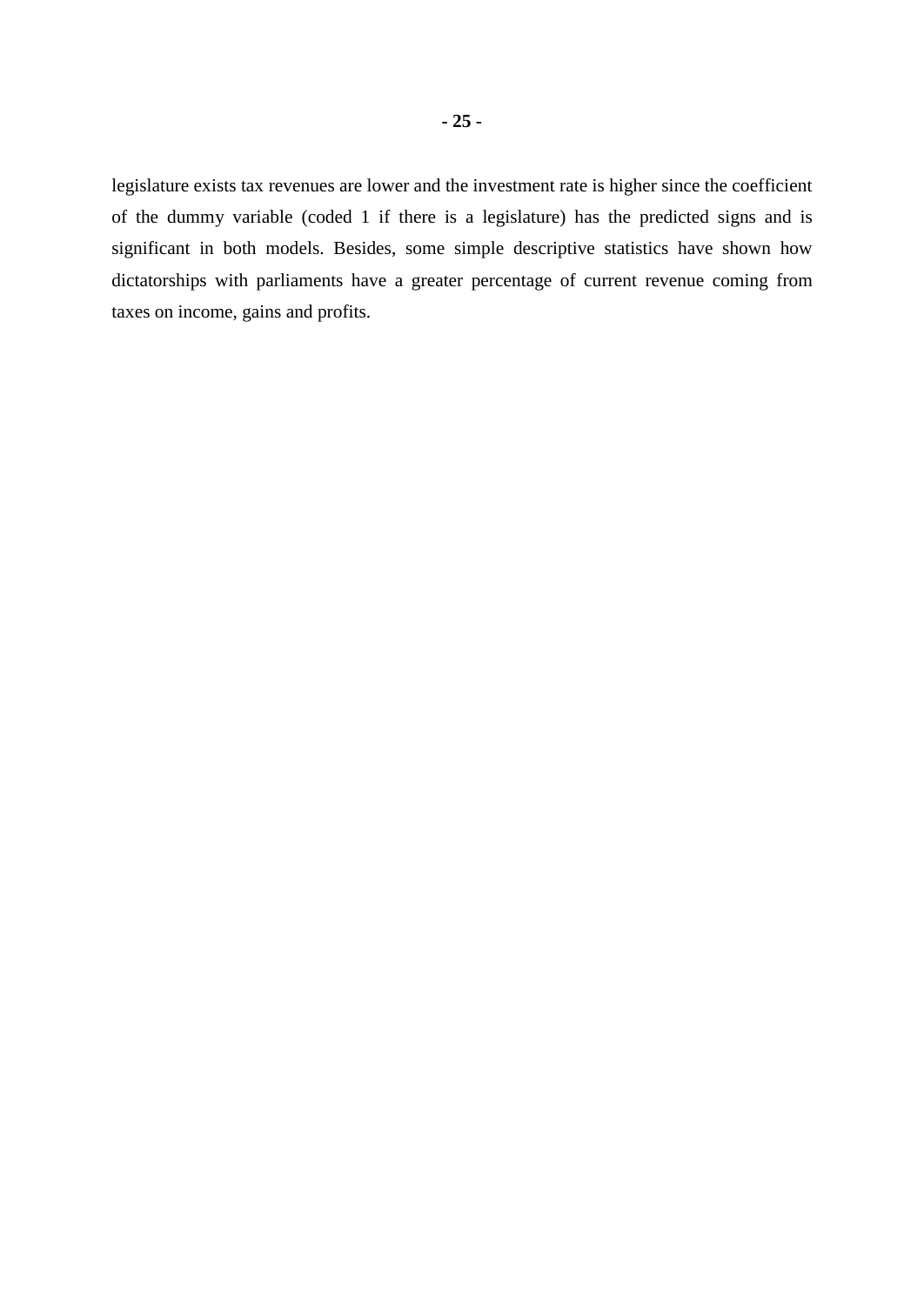#### **APPENDIX 1:**

Let me explain very briefly in this appendix the remainder potential equilibrium not detailed in section 3 and the conditions that make it not to be an equilibrium.

*Separating with D1 playing "Legislature":* 

The first thing to establish is what the response of *C* will be and their conditions.

*C* will respond "nm" to D1 if *σ*>*τ*, while if *σ*<*τ* the best strategy is 'm'. For the case of D2 the options are the same but with respect to *τ'*. If *σ*>*τ'*, then *C* prefers 'nm', while if *σ*<*τ' C* plays 'm'.

So the possible combinations are the following (and we have to see whether D1 or D2 have any incentive to move from the equilibrium):

- i)  $\sigma > \tau$  and  $\sigma > \tau'$ , so C always chooses 'nm', therefore, D1 has incentives to shift from 'Legislature' to 'No Legislature'. No equilibrium.
- ii)  $\sigma > \tau$  and  $\sigma < \tau'$ , D1 does not have any incentive to change if  $q < t$ , whereas D2 does not change its choice if *t* '  $q \rangle \frac{t}{q}$ , consequently, *t* '  $t \geq t$  that is,  $\tau > 1$  which is impossible. No equilibrium.
- iii)  $\sigma < \tau$  and  $\sigma > \tau'$ . This is not possible because it would imply  $\tau > \tau'$  which is unattainable by assumption. No equilibrium.
- iv)  $\sigma \lt \tau$  and  $\sigma \lt \tau'$ . In this case D1 shifts to 'No legislature'.

#### **APPENDIX 2:**

#### *Sample*

The sample of dictatorships (it varies depending on the dependent variable and the years we take) included in the empirical tests is: Algeria, Angola, Benin, Botswana, Burkina Faso, Burundi, Cameroon, Cape Verde, Central African Republic, Chad, Comoros, Congo, Djibouti, Egypt, Ethiopia, Gabon ,Gambia, Ghana, Guinea, Guinea-Bissau, Cote d'Ivoire, Kenya, Lesotho, Liberia, Madagascar, Malawi, Mali, Mauritania, Morocco, Mozambique, Niger, Nigeria, Rwanda, Senegal, Seychelles, Sierra Leone, Somalia, South Africa, Sudan, Swaziland, Tanzania, Togo, Tunisia, Uganda, Zaire, Zambia, Zimbabwe, Dominican Republic, El Salvador, Guatemala, Haiti, Honduras, Mexico, Nicaragua, Panama, Argentina, Bolivia, Brazil, Chile, Colombia, Ecuador, Guyana, Paraguay, Peru, Suriname, Uruguay, Venezuela, Bangladesh, Indonesia, China, Iran, Iraq, Jordan, South Korea, Laos, Malaysia, Mongolia, Myanmar, Nepal, Pakistan, Philippines, Singapore, Sri Lanka, Syria, Thailand, Yemen, Romania, Spain, Turkey, Fiji, Western Samoa, Bulgaria, Czechoslovakia, Greece, Poland, Portugal, Hungary.

*Data sources*  Barro and Lee dataset (1993) shared by Boix. ACLP database. World Development Indicators (2000). Some variables shared by Cheibub used in his article (see references).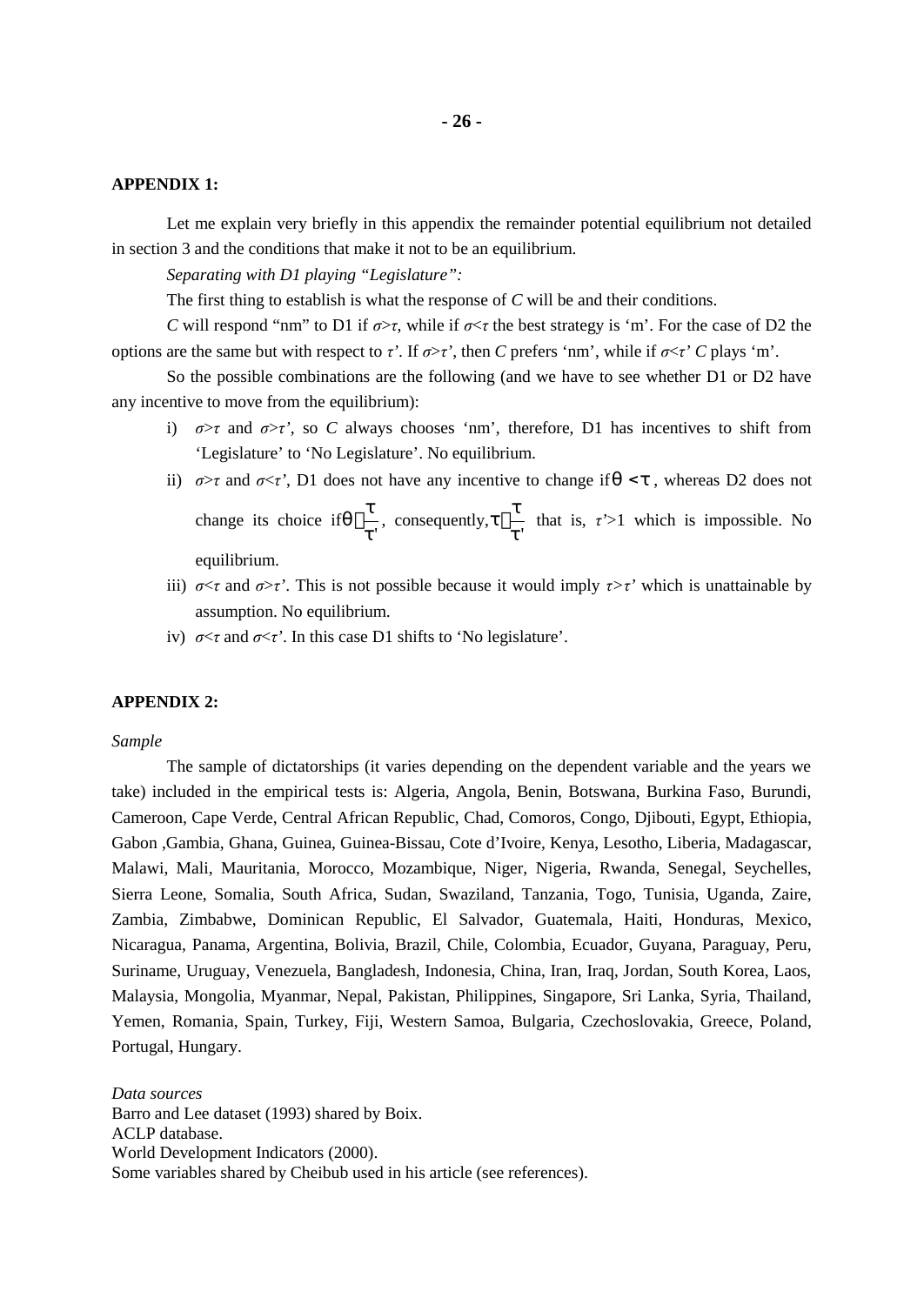#### **REFERENCES**

- Adserà, Alícia and Carles Boix. 2002. "Trade, Democracy, and the Size of the Public Sector: The Political Underpinnings of Openness". *International Organization* 56 (2): 229-62.
- Barro, Robert J. and Jong-Wha Lee. *International Comparisons of Educational Attainment.* NBER Working Paper, nº4349.
- Besley, Timothy. 1995. "Property Rights and Investment Incentives: Theory and Evidence from Ghana". *Journal of Political Economy* 103 (5): 903-37.
- Boix, Carles. 2001. "Democracy, Development, and the Public Sector". *American Journal of Political Science* 45 (1): 1-17.

\_\_\_\_\_\_. 2003. *Democracy and Redistribution*. 2003. New York: Cambridge University Press. Forthcoming.

Brooker, Paul. 1995. *Twentieth-Century Dictatorships: the Ideological One-Party States.* Basingstoke: Macmillan.

\_\_\_\_\_\_. 2000. *Non-Democratic Regimes: Theory, Government, and Politics.* New York: St. Martin's Press.

- Cheibub, José Antonio. 1998. "Political Regimes and the Extractive Capacity of Governments: Taxation in Democracies and Dictatorships". *World Politics* 50 (3): 349-76.
- Clague, Christopher, Philip Keefer, Stephen Knack, and Mancur Olson. 1996. "Property and Contract Rights in Autocracies and Democracies". *Journal of Economic Growth* 1: 243-76.
- Ferejohn, John. 1999. "Accountability and Authority: Towards a Theory of Political Accountability". In *Democracy, Accountability, and Representation*, ed. Przeworski, Adam, Susan Stokes and Bernard Manin. New York: Cambridge University Press.
- Hopkins, Raymond F. 1979. "The Influence of the Legislature on Development Strategy: the Case of Kenya and Tanzania". In *Legislatures in Development: Dynamics of Change in New and Old States*, ed. Smith, Joel and Lloyd D. Musolf. North Carolina: Duke University Press.
- Lassen, David Dreyer. 2000. *Political Accountability and the Size of Government: Theory and Cross-Country Evidence*. EPRU Working Paper 00-20, November 2000. Revised version (November 2001).
- Leblang, David A. 1996. "Property Rights, Democracy and Economic Growth". *Political Research Quarterly* 49 (1): 5-26.
- Levi, Margaret. 1988. *Of Rule and Revenue.* Berkeley: University of California Press.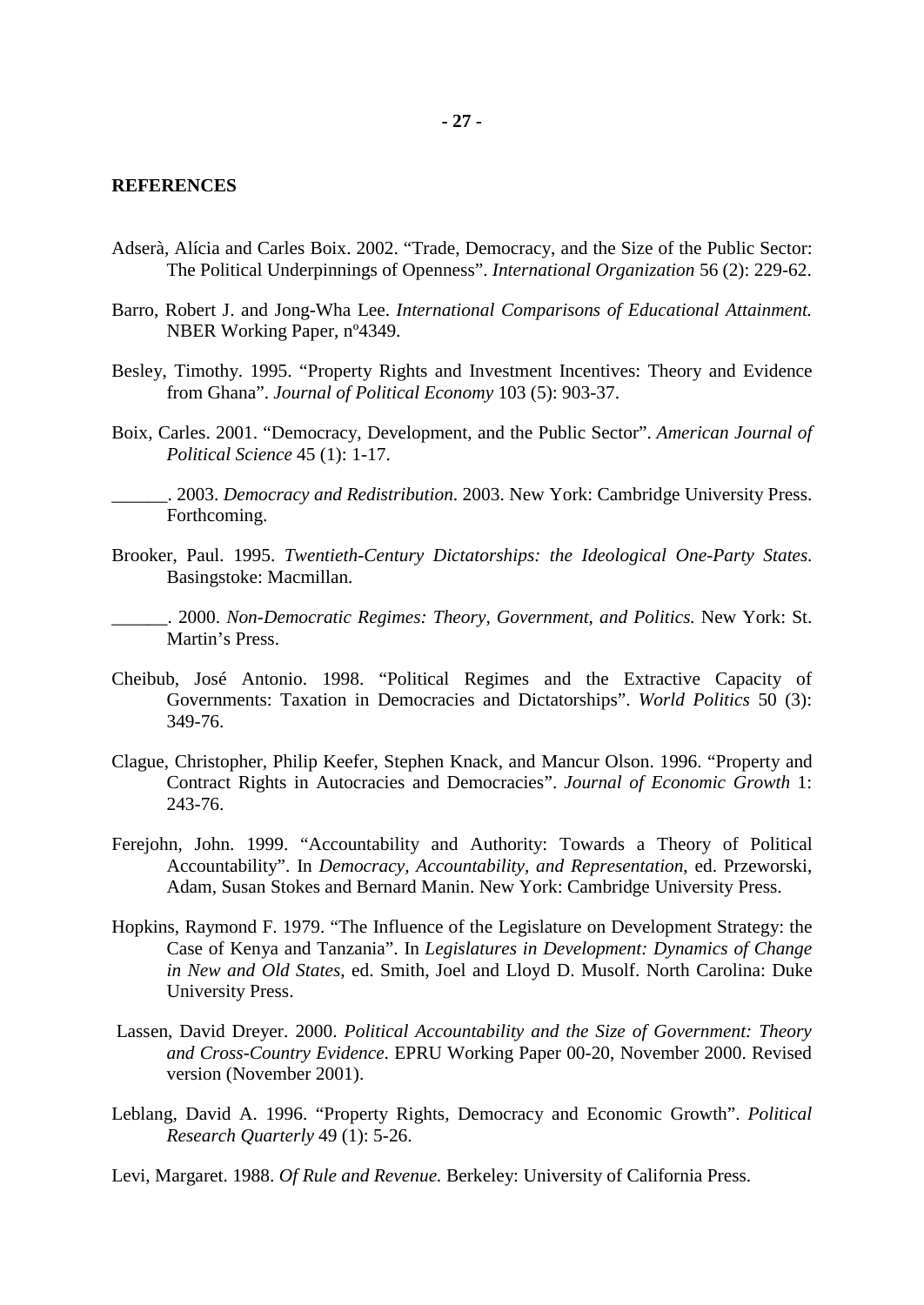- Linz, Juan J. 1979. "Legislatures in Organic Statist-Authoritarian Regimes-The Case of Spain". In *Legislatures in Development: Dynamics of Change in New and Old States*, ed. Smith, Joel and Lloyd D. Musolf. North Carolina: Duke University Press.
- Marcouiller, Douglas and Leslie Young. 1995. "The Black Hole of Graft: The Predatory State and the Informal Economy". *The American Economic Review* 85 (3): 630-46.
- McGuire, Martin C. and Mancur Olson. 1996. "The Economics of Autocracy and Majority Rule: The Invisible Hand and the Use of Force". *Journal of Economic Literature* 34: 72-96.
- Monaldi, Francisco. 2001. *The Political Economy of Expropriation in High Sunk-Cost Industries: The case of the Oil Industry in Venezuela.* Paper prepared for delivery at the 2001 Annual Meeting of the APSA in San Francisco.
- North, Douglass C., and Barry Weingast. 1989. "The Evolution of Institutions Governing Public Choice in 17<sup>th</sup> Century England". *Journal of Economic History* 49:803-32.
- Olson, Mancur. 1991. "Autocracy, Democracy, and Prosperity". In *Strategy and Choice*, edited by R.J. Zeckhauser, pp. 131-57. Cambridge, MA: MIT Press.
- \_\_\_\_\_\_. 1993. "Dictatorship, Democracy, and Development". *American Political Science Review* 87, 3: 567-76.
- Overland, Jody, Kenneth L. Simons, and Michael Spagat. 2000. *Political Instability and Growth in Dictatorships*. Working Paper Series 354. Michigan: William Davidson Institute at the University of Michigan Business School.
- Przeworski, Adam and Fernando Limongi. 1993. "Political Regimes and Economic Growth". *Journal of Economic Perspectives* 7 (3): 51-70.
- Przeworski, Adam, Michael Álvarez, José A. Cheibub and Fernando Limongi. 2000. *Democracy and Development: Political Institutions and Well-Being in the World, 1950-1990.* New York: Cambridge University Press.
- Pindyck, Robert S. 1991. "Irreversibility, Uncertainty, and Investment". *Journal of Economic Literature* 29 (3): 1110-48.
- Razo, Armando. 2002. *Political Control, Regulation, and Commitments in Dictatorships.* Prepared for delivery at the 2002 Annual Meeting of the APSA.
- Sánchez-Cuenca, Ignacio. 1997. *Institutional Commitments and Democracy.* Estudio/Working Paper 1997/94. Madrid: Juan March Institute.
- Schelling, Thomas C. 1960. *The Strategy of Conflict*. Cambridge, Massachusetts: Harvard University Press.